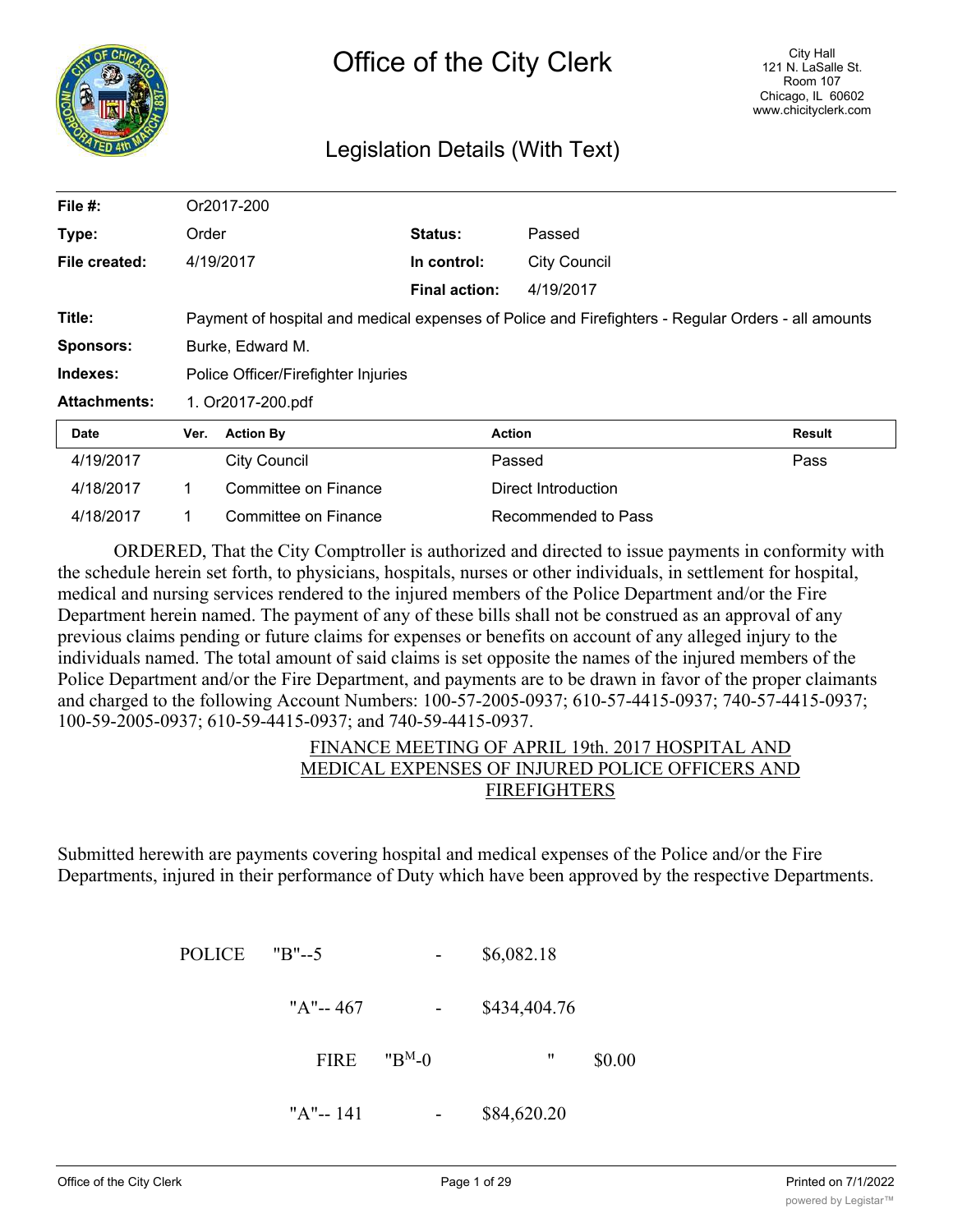| <b>O'HARE</b> | "B"--0 | -- |  |
|---------------|--------|----|--|
|---------------|--------|----|--|

 $"A"-- 0$  -- \$0

Total Amount Involved -

# **City Of Chicago** Police & Fire Regular Orders

»

#### Unit of Assignment Insured

#### **Insured Namel: City Of Chicago Fire**

02/26/2016 02/26/2016 10/14/2016 10/14/2016 10/14/2016 10/14/2016 10/14/2016 10/14/2016 10/14/2016 08/29/2016 08/29/2016 08/29/2016 10/19/2016 02/12/2017 06/25/2016 06/25/20'l6 06/25/2016 06/25/2016 06/25/2016 06/25/2016 06/25/2016 06/25/2016 06/25/2016 06/25/2016 06/25/2016 06/25/2016 06/25/2016 06/25/2016 06/25/2016

ZOLLNER, BRIAN ZOLLNER, BRIAN WILLIAMS, LONE WILLIAMS, LONE WILLIAMS, LONE WILLIAMS, LONE WILLIAMS, LONE WILLIAMS. LONE WILLIAMS, LONE WATERS JR, JOHN WATERS JR, JOHN WATERS JR, JOHN VOGENTHALER, THOMAS VILLANOVA, CURT TUMA, MICHAEL TUMA, MICHAEL TUMA, MICHAEL TUMA, MICHAEL TUMA, MICHAEL TUMA, MICHAEL TUMA, MICHAEL TUMA, MICHAEL TUMA, MICHAEL TUMA, MICHAEL TUMA, MICHAEL TUMA, MICHAEL TUMA, MICHAEL TUMA, MICHAEL TUMA, MICHAEL

8802 8802 8801 8801 8801 8801 8801 8801 8801 8750 8750 8750 8817 8801 8731 8731 8731 8731 8731 8731 8731 8731 8731 8731 8731 8731 8731 8731 8731

City Of Chicago Fire City Of Chicago Fire City Of Chicago Fire City Of Chicago Fire City Of Chicago Fire City Of Chicago Fire City Of Chicago Fire City Of Chicago Fire City Of Chicago Fire City Of Chicago Fire City Of Chicago Fire City Of Chicago Fire City Of Chicago Fire City Of Chicago Fire City Of Chicago Fire City Of Chicago Fire City Of Chicago Fire City Of Chicago Fire City Of Chicago Fire City Of Chicago Fire City Of Chicago Fire City Of Chicago Fire City Of Chicago Fire City Of Chicago Fire City Of Chicago Fire City Of Chicago Fire City Of Chicago Fire City Of Chicago Fire City Of Chicago Fire

\$570.89 \$1 98 \$4 00 \$18.36 \$5,172 64 \$173 97 \$972 15 \$4.00 .\$1,252.00 \$4 00 \$119.90 \$0 85 \$1,522.77 \$1,125.70 \$93.88 S4.00 \$0 10 \$200 28 \$4 00 \$200 28 \$0 21 \$4.00 \$0.21 \$140.82 \$4.00 \$0 15 \$153.34 \$4.00 SO 16

City Of Chicago - Confidential

Incident Date Claimant 06/25/2016 TUMA. MICHAEL 06/25/2016 TUMA, MICHAEL 06/25/2016 TUMA, MICHAEL 06/25/2016 TUMA, MICHAEL 06/25/2016 TUMA, MICHAEL 06/25/2016 TUMA, MICHAEL 06/25/2016 TUMA, MICHAEL 06/25/2016 TUMA, MICHAEL 06/25/2016 TUMA, MICHAEL 06/25/2016 TUMA, MICHAEL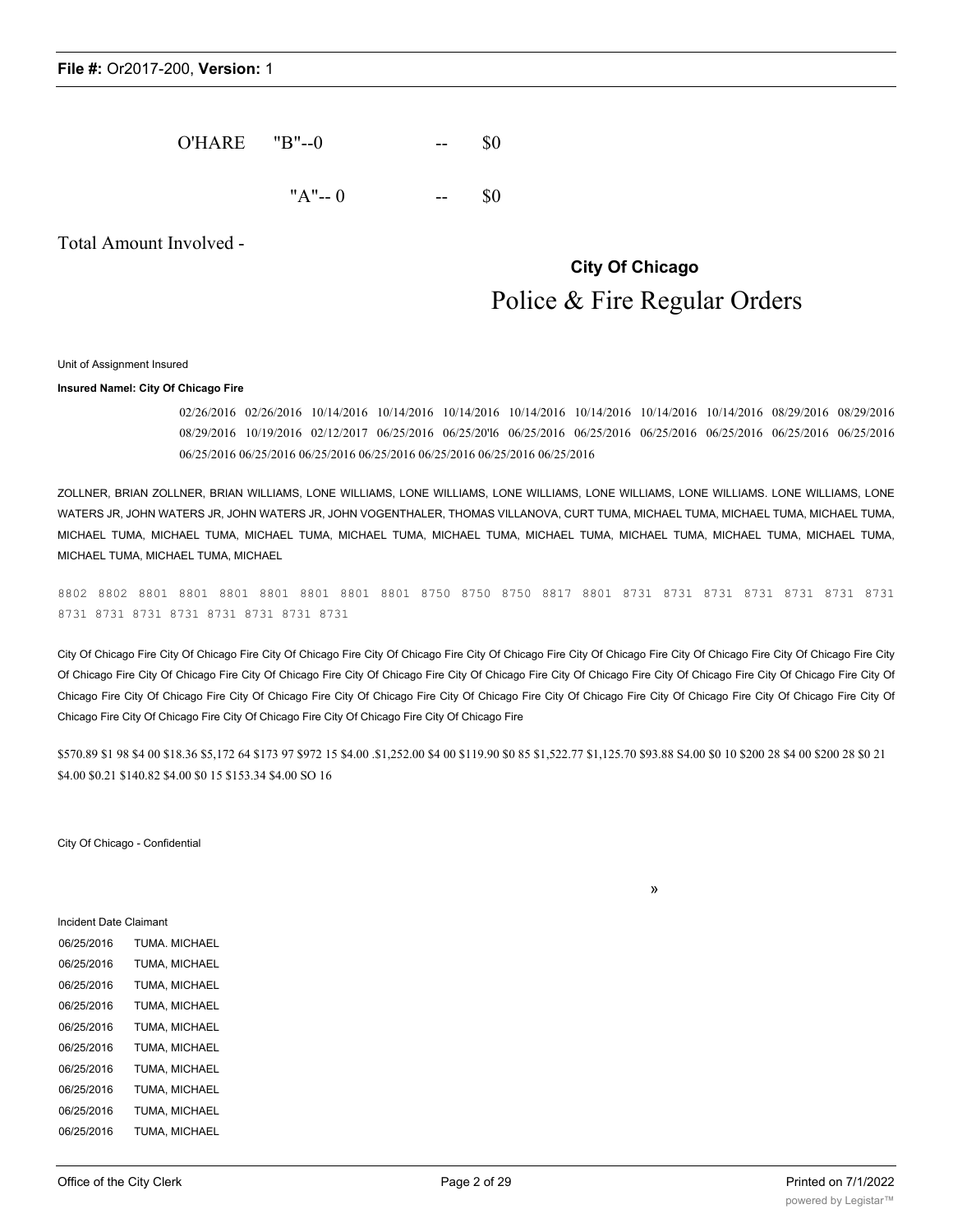06/25/2016 TUMA, MICHAEL 06/25/2016 TUMA, MICHAEL 09/19/2016 TORTORELLO, PATRICK 10/27/2016 THRUN, JEFFREY 10/27/2016 THRUN, JEFFREY 10/27/2016 THRUN, JEFFREY 05/23/2016 THEEKE, JANIECE 11/29/2016 SOLMS, KARL 11/29/2016 SOLMS, KARL 11/29/2016 SOLMS, KARL 11/29/2016 SOLMS, KARL 11/29/2016 SOLMS, KARL 11/29/2016 SOLMS, KARL 02/06/2017 SIMON, RONALD 04/22/2016 SHAW, AARON 04/22/2016 SHAW. AARON 04/22/2016 SHAW, AARON 12/25/2016 SCARBOROUGH, PHILLIP 12/25/2016 SCARBOROUGH, PHILLIP 12/25/2016 SCARBOROUGH, PHILLIP 12/25/2016 SCARBOROUGH, PHILLIP 12/25/2016 SCARBOROUGH, PHILLIP 12/25/2016 SCARBOROUGH, PHILLIP Rank

8731 8731 8731 8731 8731 8731 8731 8731 8731 8731 8731 8731 8801 8749 8749 8749 8745 8731 8731 8731 8731 8731 8731 8728 8802 8802 8802 8801 8801 8801 8801 8801 8801 Unit of Assignment Insured

City Of Chicago Fire City Of Chicago Fire City Of Chicago Fire City Of Chicago Fire City Of Chicago Fire City Of Chicago Fire City Of Chicago Fire City Of Chicago Fire City Of Chicago Fire City Of Chicago Fire City Of Chicago Fire City Of Chicago Fire City Of Chicago Fire City Of Chicago Fire City Of Chicago Fire City Of Chicago Fire City Of Chicago Fire City Of Chicago Fire City Of Chicago Fire City Of Chicago Fire City Of Chicago Fire City Of Chicago Fire City Of Chicago Fire City Of Chicago Fire City Of Chicago Fire City Of Chicago Fire City Of Chicago Fire City Of Chicago Fire City Of Chicago Fire City Of Chicago Fire City Of Chicago Fire City Of Chicago Fire City Of Chicago Fire

|                  | Criticago Fire City Of Criticago Fire City Of Criticago Fire City Of Criticago Fire City Of Criticago Fire |
|------------------|------------------------------------------------------------------------------------------------------------|
| Total to be Paid |                                                                                                            |
| S140 82          |                                                                                                            |
| S4.00            |                                                                                                            |
| \$0.15           |                                                                                                            |
| \$200.28         |                                                                                                            |
| \$4 00           |                                                                                                            |
| \$0.21           |                                                                                                            |
| $$0\;10$         |                                                                                                            |
| \$4.00           |                                                                                                            |
| S93.88           |                                                                                                            |
| \$0.21           |                                                                                                            |
| \$4.00           |                                                                                                            |
| \$200.28         |                                                                                                            |
| \$1,161 87       |                                                                                                            |
| \$4.00           |                                                                                                            |
| \$1,910.15       |                                                                                                            |
| S2.93            |                                                                                                            |
| S1.095 47        |                                                                                                            |
| \$1.33           |                                                                                                            |
|                  |                                                                                                            |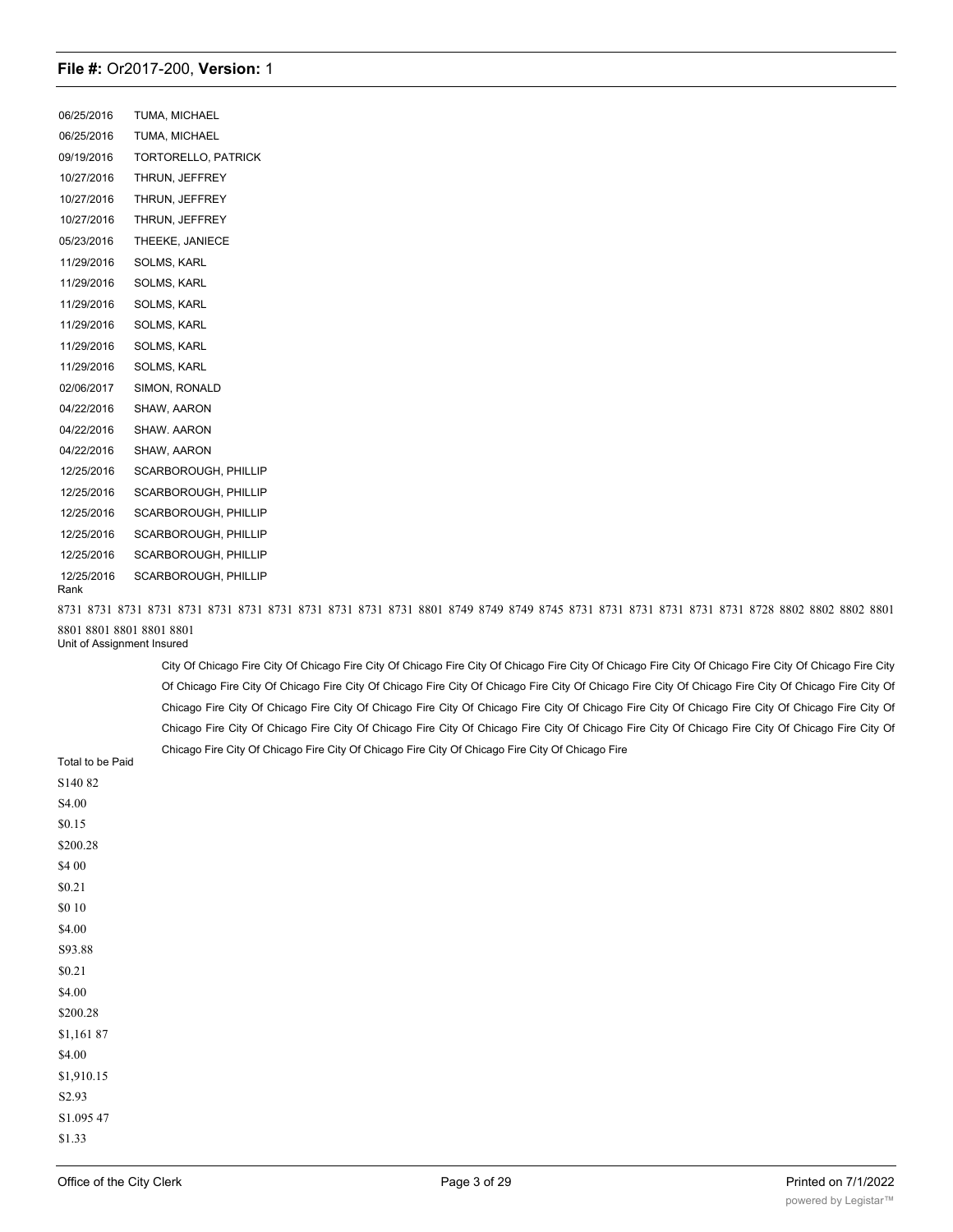| \$70.52    |
|------------|
| \$4 55     |
| \$4 00     |
| \$4 00     |
| S24075     |
| \$1,333.26 |
| \$256.22   |
| \$0.51     |
| \$4 00     |
| S0.26      |
| \$4.00     |
| \$16587    |
| \$0 33     |
| \$4 00     |
| \$212 66   |

| City Of Chicago - Confidential |
|--------------------------------|
| Rank                           |
| Incident Date Claimant         |

| 12/25/2016 | SCARBOROUGH, PHILLIP | 8801 |
|------------|----------------------|------|
| 12/25/2016 | SCARBOROUGH, PHILLIP | 8801 |
| 12/25/2016 | SCARBOROUGH, PHILLIP | 8801 |
| 12/25/2016 | SCARBOROUGH, PHILLIP | 8801 |
| 12/25/2016 | SCARBOROUGH, PHILLIP | 8801 |
| 12/25/2016 | SCARBOROUGH, PHILLIP | 8801 |
| 12/25/2016 | SCARBOROUGH, PHILLIP | 8801 |
| 12/25/2016 | SCARBOROUGH, PHILLIP | 8801 |
| 12/25/2016 | SCARBOROUGH, PHILLIP | 8801 |
| 12/25/2016 | SCARBOROUGH, PHILLIP | 8801 |
| 12/25/2016 | SCARBOROUGH, PHILLIP | 8801 |
| 12/25/2016 | SCARBOROUGH, PHILLIP | 8801 |
| 12/25/2016 | SCARBOROUGH, PHILLIP | 8801 |
| 12/25/2016 | SCARBOROUGH, PHILLIP | 8801 |
| 12/25/2016 | SCARBOROUGH, PHILLIP | 8801 |
| 12/25/2016 | SCARBOROUGH, PHILLIP | 8801 |
| 12/25/2016 | SCARBOROUGH, PHILLIP | 8801 |
| 12/25/2016 | SCARBOROUGH, PHILLIP | 8801 |
| 12/25/2016 | SCARBOROUGH, PHILLIP | 8801 |
| 07/31/2016 | RICE, MATTHEW        | 8801 |
| 07/31/2016 | PHILLIPS, LEROY      | 8745 |
| 07/31/2016 | PHILLIPS, LEROY      | 8745 |
| 12/17/2016 | OLMSTEAD, ROBERT     | 8749 |
| 08/23/2016 | NOLE, ROBERT         | 8731 |
| 02/01/2017 | LAKAWITCH, JAMES     | 8801 |
| 02/01/2017 | LAKAWITCH, JAMES     | 8801 |
| 02/01/2017 | LAKAWITCH, JAMES     | 8801 |
| 02/01/2017 | LAKAWITCH, JAMES     | 8801 |
| 02/01/2017 | LAKAWITCH, JAMES     | 8801 |
| 02/01/2017 | LAKAWITCH, JAMES     | 8801 |

02/01/2017 LAKAWITCH, JAMES 8801, JAMES 8801, JAMES 8801, JAMES 8801, JAMES 8801, JAMES 8801, JAMES 8801, JAMES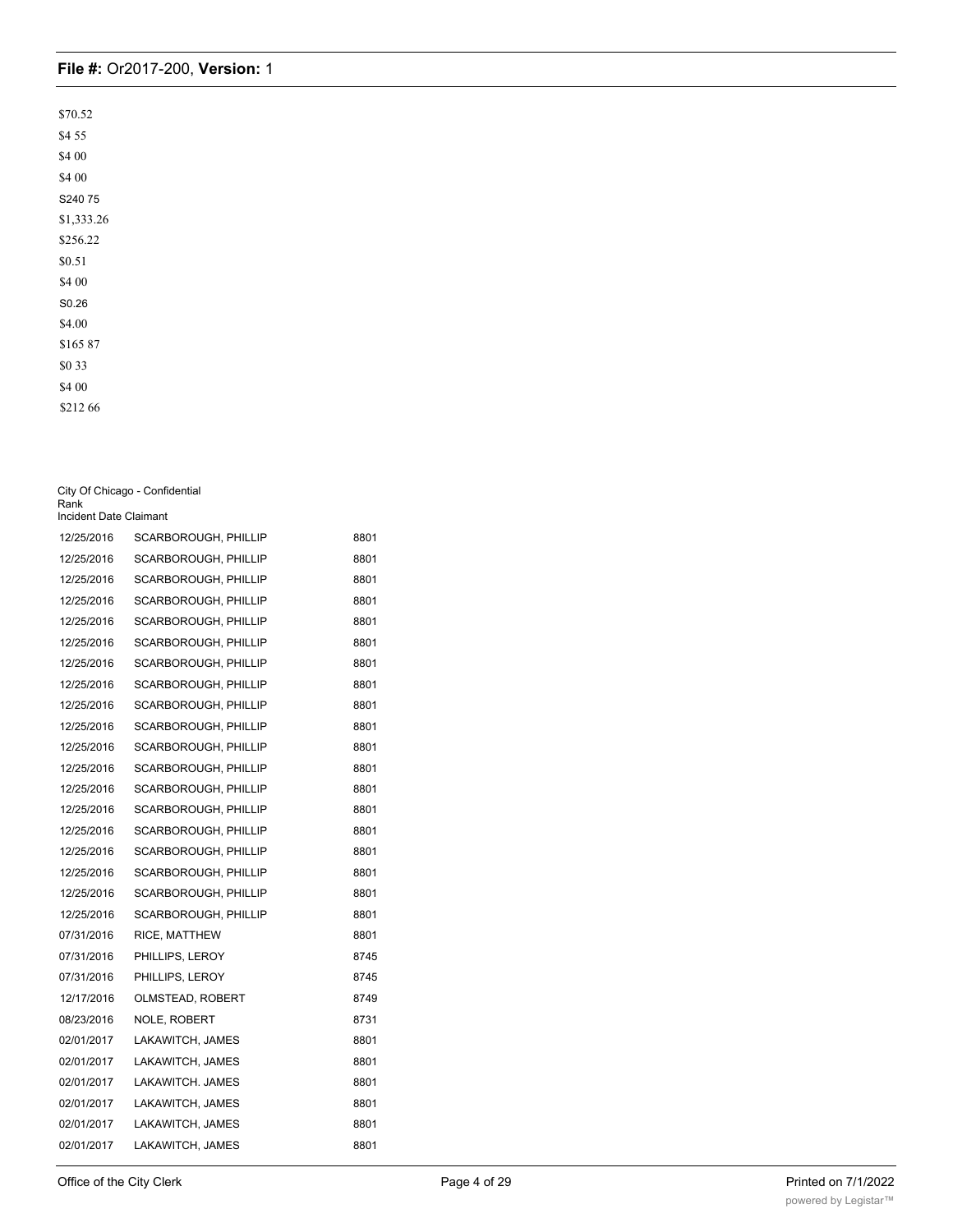| 02/01/2017 | LAKAWITCH, JAMES                                 | 8801       |
|------------|--------------------------------------------------|------------|
| 02/01/2017 | LAKAWITCH, JAMES                                 | 8801       |
| 02/12/2006 | Kotlarz, Stanley T<br>Unit of Assignment Insured | F          |
|            | City Of Chicago Fire                             | \$4 00     |
|            | City Of Chicago Fire                             | \$052      |
|            | City Of Chicago Fire                             | \$4 00     |
|            | City Of Chicago Fire                             | \$329.79   |
|            | City Of Chicago Fire                             | \$0 26     |
|            | City Of Chicago Fire                             | \$4 00     |
|            | City Of Chicago Fire                             | \$165.87   |
|            | City Of Chicago Fire                             | \$0 24     |
|            | City Of Chicago Fire                             | \$4.00     |
|            | City Of Chicago Fire                             | \$15198    |
|            | City Of Chicago Fire                             | \$0.45     |
|            | City Of Chicago Fire                             | \$4.00     |
|            | City Of Chicago Fire                             | \$284.95   |
|            | City Of Chicago Fire                             | S0.30      |
|            | City Of Chicago Fire                             | \$4.00     |
|            | City Of Chicago Fire                             | \$185.59   |
|            | City Of Chicago Fire                             | \$0 24     |
|            | City Of Chicago Fire                             | \$4 00     |
|            | City Of Chicago Fire                             | \$153.93   |
|            | City Of Chicago Fire                             | \$1,254.36 |
|            | City Of Chicago Fire                             | \$4 00     |
|            | City Of Chicago Fire                             | \$281.57   |
|            | City Of Chicago Fire                             | \$1,450 00 |
|            | City Of Chicago Fire                             | \$1,935.90 |
|            | City Of Chicago Fire                             | \$4 00     |
|            | City Of Chicago Fire                             | \$163 18   |
|            | City Of Chicago Fire                             | \$97.71    |
|            | City Of Chicago Fire                             | \$137      |
|            | City Of Chicago Fire                             | \$4 00     |
|            | City Of Chicago Fire                             | \$4.00     |
|            | City Of Chicago Fire                             | \$32.18    |
|            | City Of Chicago Fire                             | \$4.90     |
| 09999      | City Of Chicago Fire                             | \$2,627.14 |

#### City Of Chicago - Confidential

09/25/2015 01/15/2017 01/15/2017 01/15/2017 01/15/2017 01/15/2017 01/15/2017 01/15/2017 01/15/2017 01/15/2017 01/15/2017 01/15/2017 01/15/2017 01/15/2017 01/15/2017 01/15/2017 01/15/2017 01/15/2017 01/15/2017 01/15/2017 01/15/2017 01/15/2017 01/15/2017 01/15/2017 01/15/2017 01/15/2017 01/15/2017 01/15/2017 01/15/2017 01/15/2017 01/15/2017 01/15/2017

#### 01/15/2017 Incident Date Claimant

KEMPF. WILLIAM KELLY, MICHAEL KELLY, MICHAEL KELLY, MICHAEL KELLY, MICHAEL KELLY, MICHAEL KELLY, MICHAEL KELLY. MICHAEL KELLY, MICHAEL KELLY, MICHAEL KELLY, MICHAEL KELLY, MICHAEL KELLY, MICHAEL KELLY, MICHAEL KELLY, MICHAEL KELLY, MICHAEL KELLY, MICHAEL KELLY, MICHAEL KELLY, MICHAEL KELLY, MICHAEL KELLY, MICHAEL KELLY, MICHAEL KELLY, MICHAEL KELLY, MICHAEL KELLY, MICHAEL KELLY, MICHAEL KELLY, MICHAEL KELLY, MICHAEL KELLY, MICHAEL KELLY, MICHAEL KELLY, MICHAEL KELLY, MICHAEL KELLY, MICHAEL

Rank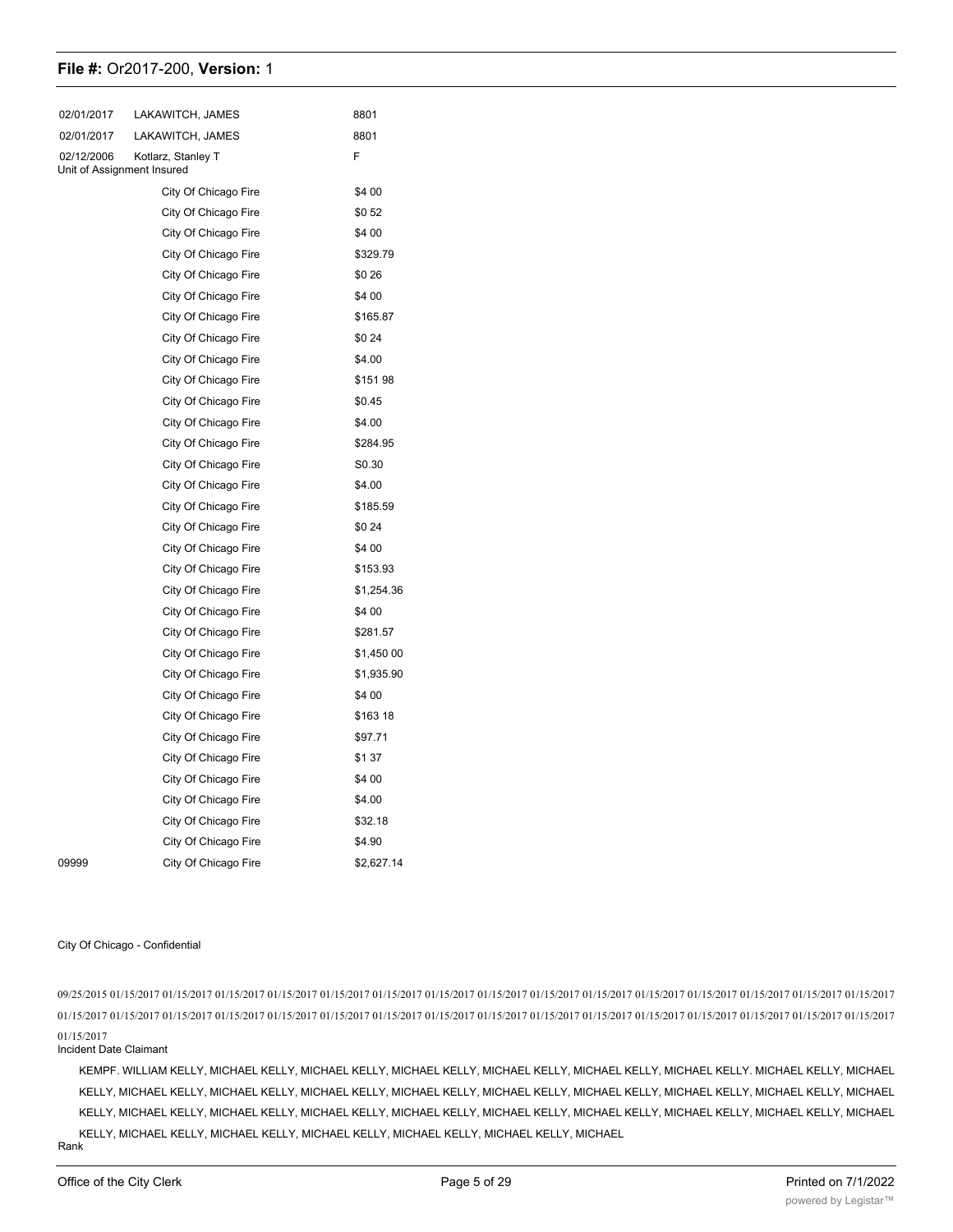8801 8731 8731 8731 8731 8731 8731 8731 8731 8731 8731 8731 8731 8731 8731 8731 8731 8731 8731 8731 8731 8731 8731 8731 8731 8731 8731 8731 8731 8731 8731 8731

8731 Unit of Assignment Insured

> ity Of Chicago Fire ity Of Chicago Fire ity Of Chicago Fire ity Of Chicago Fire ity Of Chicago Fire ity Of Chicago Fire ity Of Chicago Fire ity Of Chicago Fire ity Of Chicago Fire ity Of Chicago Fire ity Of Chicago Fire ity Of Chicago Fire ity Of Chicago Fire ity Of Chicago Fire ity Of Chicago Fire ity Of Chicago Fire ity Of Chicago Fire ity Of Chicago Fire ity Of Chicago Fire ity Of Chicago Fire ity Of Chicago Fire ity Of Chicago Fire ity Of Chicago Fire ity Of Chicago Fire ity Of Chicago Fire Of Chicago Fire Of Chicago Fire Of Chicago Fire Of Chicago Fire Of Chicago Fire ity Of Chicago Fire ity Of Chicago Fire

Total to be Paid \$4 00 \$1,138.55 \$270.32 \$4 00 \$2.42 \$231.55 \$4 00 \$0 45 \$184 85 \$0.36 \$4.00 \$229.60 \$4.00 \$0.45 \$184 85 \$4.00 SO 36 S276.30 \$4 00 \$0 54 \$0.53 \$4 00 \$269.62 \$0.53 \$4.00 \$269.62 \$0 53 \$4 00 \$269.62 \$0.53 \$4 00 \$269.62 \$0.53

| Rank |  | City Of Chicago - Confidential |                           |      |
|------|--|--------------------------------|---------------------------|------|
|      |  | Incident Date Claimant         |                           |      |
|      |  |                                | 01/15/2017 KELLY, MICHAEL | 8731 |
|      |  |                                | 01/15/2017 KELLY, MICHAEL | 8731 |
|      |  | 08/31/2016                     | JONES, DARRYL             | 8801 |
|      |  | 10/05/2016                     | DUNFORD, MICHAEL          | 8801 |
|      |  |                                |                           |      |

10/05/2016 DUNFORD, MICHAEL 88016 DUNFORD, MICHAEL 88016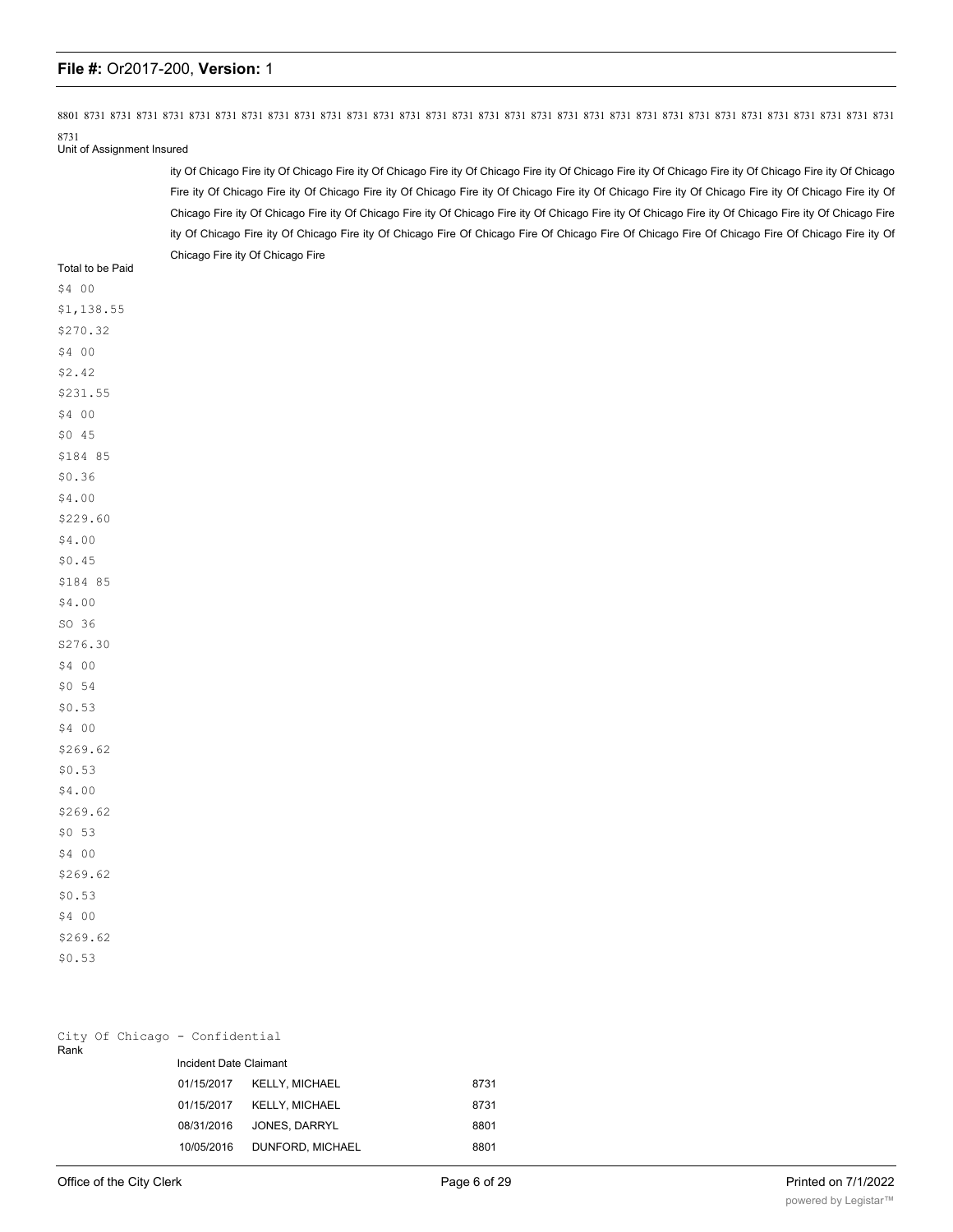|        | 10/05/2016 | DUNFORD, MICHAEL  | 8801 |
|--------|------------|-------------------|------|
|        | 10/05/2016 | DUNFORD, MICHAEL  | 8801 |
|        | 01/28/2017 | DUNCAN, EMMANUEL  | 8811 |
|        | 01/28/2017 | DUNCAN, EMMANUEL  | 8811 |
|        | 01/28/2017 | DUNCAN, EMMANUEL  | 8811 |
|        | 01/28/2017 | DUNCAN, EMMANUEL  | 8811 |
|        | 07/13/2016 | DIAZ. CARLOS      | 8802 |
|        | 01/12/2017 | COTTON JR, TYRONE | 8802 |
|        | 02/22/2017 | ARTIS, ANTONIO    | 8801 |
|        | Number     | Amount            |      |
| Total. | 141        | \$84.620 20       |      |

### **Insured Namel: City Of Chicago Police**

| 03/27/2017 | ZELITZKY, ADAM            | 9171 |
|------------|---------------------------|------|
| 09/08/1997 | Wright-Krygowski, Tammi L | P    |
| 07/04/2001 | Walker, Clay T            | P    |
| 07/04/2001 | Walker, Clay T            | P    |
| 07/04/2001 | Walker, Clay T            | P    |
| 07/04/2001 | Walker, Clay T            | P    |
| 07/04/2001 | Walker, Clay T            | P    |
| 08/12/2012 | <b>WILLIAMS, KELLI</b>    | 9161 |
| 08/12/2012 | <b>WILLIAMS, KELLI</b>    | 9161 |
| 08/12/2012 | <b>WILLIAMS, KELLI</b>    | 9161 |
| 08/12/2012 | <b>WILLIAMS, KELLI</b>    | 9161 |
| 08/12/2012 | <b>WILLIAMS, KELLI</b>    | 9161 |
| 08/12/2012 | <b>WILLIAMS, KELLI</b>    | 9161 |
| 08/12/2012 | <b>WILLIAMS, KELLI</b>    | 9161 |
| 10/18/2015 | WICKRAMASEKERA, CHARLES   | 9153 |
| 10/18/2015 | WICKRAMASEKERA, CHARLES   | 9153 |
| 10/18/2015 | WICKRAMASEKERA, CHARLES   | 9153 |

### Unit of Assignment Insured

| City Of Chicago Fire | \$4.00      |
|----------------------|-------------|
| City Of Chicago Fire | \$26962     |
| City Of Chicago Fire | \$1.288.12  |
| City Of Chicago Fire | \$26,162.14 |
| City Of Chicago Fire | \$17,311 38 |
| City Of Chicago Fire | \$1.150.00  |
| City Of Chicago Fire | \$708.31    |
| City Of Chicago Fire | \$4.00      |
| City Of Chicago Fire | \$94.18     |
| City Of Chicago Fire | \$1,300.00  |
| City Of Chicago Fire | \$1,631.63  |
| City Of Chicago Fire | \$1,760.25  |
| City Of Chicago Fire | \$1,239.16  |

|       | City Of Chicago Police | \$3347     |
|-------|------------------------|------------|
| 00022 | City Of Chicago Police | \$1,069.19 |
| 00014 | City Of Chicago Police | \$4.00     |
| 00014 | City Of Chicago Police | \$27 63    |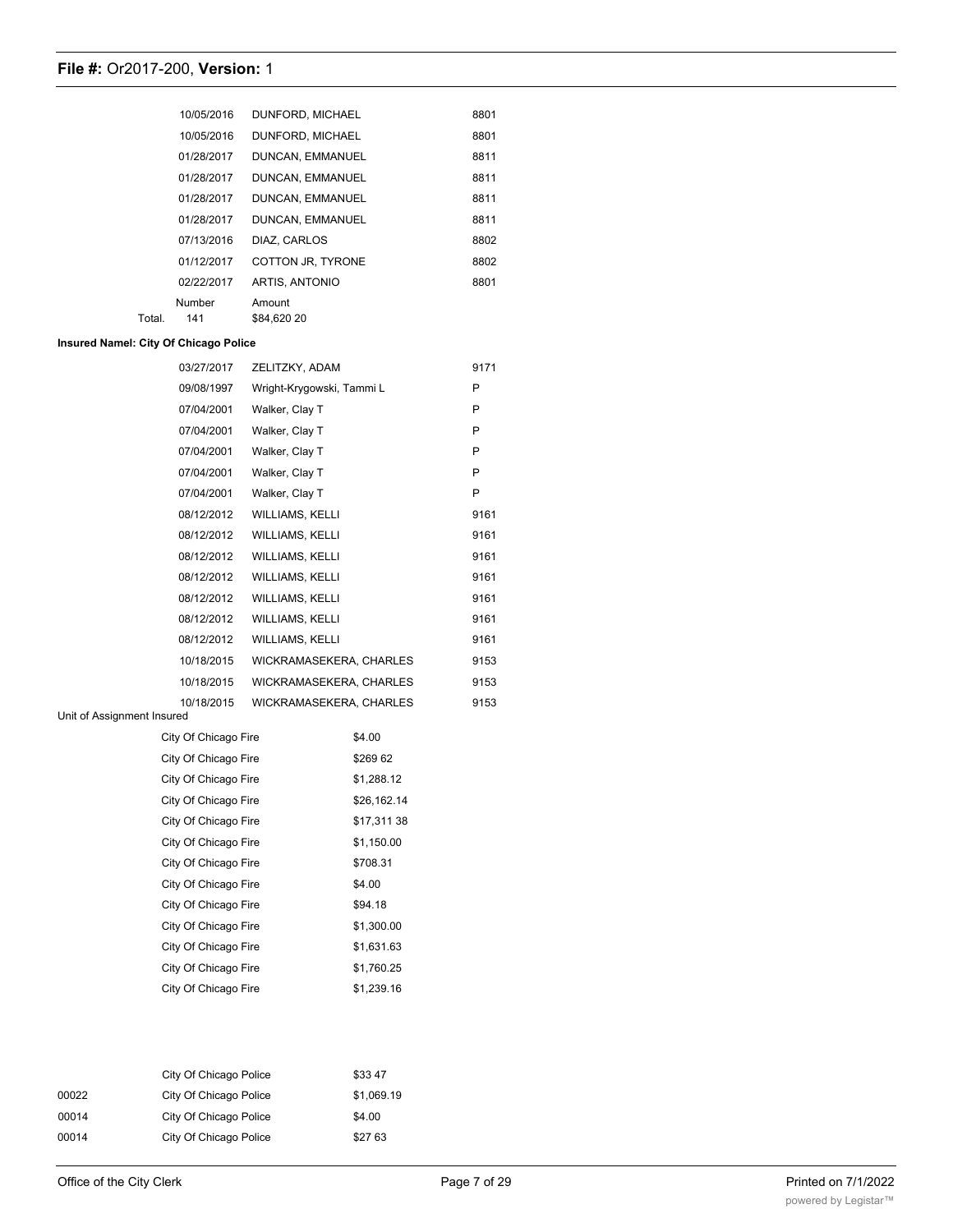| 00014 | City Of Chicago Police | \$1,635.94 |
|-------|------------------------|------------|
| 00014 | City Of Chicago Police | \$2,546.77 |
| 00014 | City Of Chicago Police | \$2,815.58 |
|       | City Of Chicago Police | \$4.00     |
|       | City Of Chicago Police | \$3,807.05 |
|       | City Of Chicago Police | \$4041     |
|       | City Of Chicago Police | \$4.00     |
|       | City Of Chicago Police | \$24399    |
|       | City Of Chicago Police | \$80.09    |
|       | City Of Chicago Police | \$4.00     |
| 704   | City Of Chicago Police | \$079      |
| 704   | City Of Chicago Police | \$60.20    |
| 704   | City Of Chicago Police | \$4.00     |

#### City Of Chicago - Confidential Incident Date Claimant

| 04/15/2013 | <b>WHELAN. SEAN</b>       |
|------------|---------------------------|
| 03/11/2016 | WASZAK, JOSEPH            |
| 03/11/2016 | WASZAK. JOSEPH            |
| 03/11/2016 | WASZAK. JOSEPH            |
| 03/11/2016 | WASZAK, JOSEPH            |
| 03/11/2016 | WASZAK, JOSEPH            |
| 03/11/2016 | WASZAK, JOSEPH            |
| 03/03/2015 | WALKER, CLAY              |
| 11/04/2016 | VASQUEZ, VINCENT          |
| 12/03/2016 | VALDES, NORA              |
| 12/03/2016 | VALDES, NORA              |
| 12/03/2016 | VALDES, NORA              |
| 12/03/2016 | VALDES, NORA              |
| 12/03/2016 | VALDES, NORA              |
| 12/03/2016 | VALDES, NORA              |
| 12/03/2016 | VALDES, NORA              |
| 12/03/2016 | VALDES, NORA              |
| 12/03/2016 | VALDES, NORA              |
| 12/05/2016 | TWAROWSKI, MICHAEL        |
| 12/05/2016 | <b>TWAROWSKI, MICHAEL</b> |
| 12/05/2016 | TWAROWSKI, MICHAEL        |
| 02/13/2016 | TULACZ, MICHAL            |
| 02/13/2016 | TULACZ, MICHAL            |
| 02/13/2016 | TULACZ, MICHAL            |
| 02/13/2016 | TULACZ, MICHAL            |
| 02/13/2016 | TULACZ, MICHAL            |
| 02/13/2016 | TULACZ, MICHAL            |
| 10/22/2016 | TREPELAS, MICHAEL         |
| 02/11/2017 | TOWNSEND, SHELLEY         |
| 02/11/2017 | <b>TOWNSEND, SHELLEY</b>  |
| 02/11/2017 | TOWNSEND, SHELLEY         |
| 02/11/2017 | TOWNSEND, SHELLEY         |
|            |                           |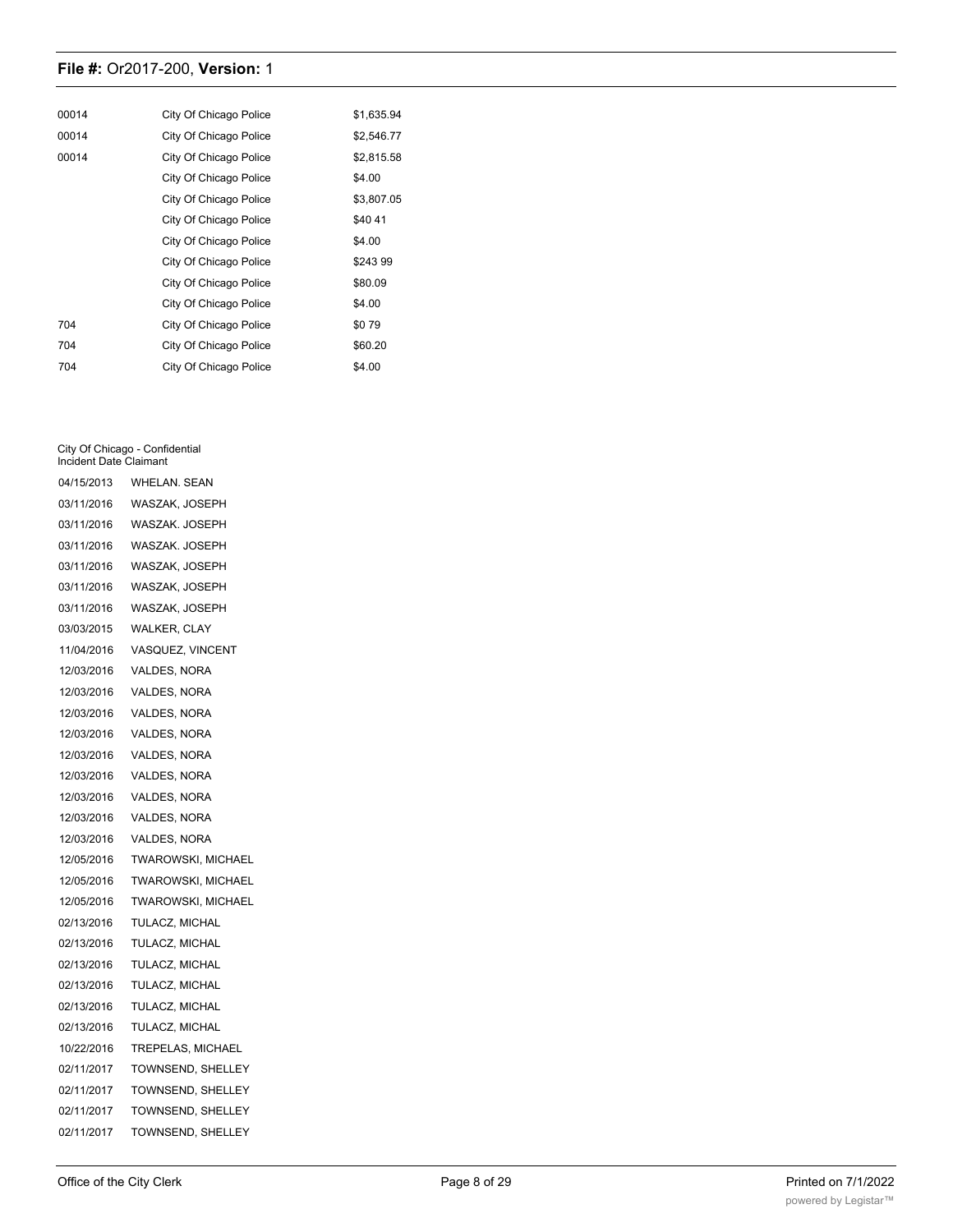### 02/11/2017 TOWNSEND, SHELLEY

Rank

9161 9161 9161 9161 9161 9161 9161 9161 9161 9161 9161 9161 9161 9161 9161 9161 9161 9161 9161 9161 9161 9161 9161 9161 9161 9161 9161 9171 9161 9161 9161 9161 9161

### 004 022 022 022 022 022 022 014 044 123 123 123 123 123 123 123 123 123

Unit of Assignment Insured

City City City

City Of Chicago Po City Of Chicago Po City Of Chicago Po City Of Chicago Po City Of Chicago Po City Of Chicago City Of Chicago City Of Chicago City Of Chicago Po City Of Chicago Po City Of Chicago Pol City Of Chicago Po City Of Chicago Po City Of Chicago Po City Of Chicago Po City Of Chicago Po City Of Chicago Po City Of Chicago Po City Of Chicago Po City Of Chicago Pol City Of Chicago Po City Of Chicago Po Of Chicago Po Of Chicago Po Of Chicago Po City Of Chicago Pol City Of Chicago Pol City Of Chicago Pol City Of Chicago Pol City Of Chicago Pol City Of Chicago Pol City Of Chicago Pol City Of Chicago Pol

| Total to be Paid |
|------------------|
| \$1,296.00       |
| \$76.82          |
| \$0.69           |
| S4.00            |
| \$4.00           |
| S269 53          |
| SO.58            |
| \$2,112 64       |
| \$2,898 72       |
| S4.00            |
| \$170.89         |
| S1.38            |
| S72 77           |
| S1.38            |
| \$4.00           |
| S72.77           |
| \$1.21           |
| \$4.00           |
| SO.25            |
| S230 49          |
| \$4.00           |
| \$180 67         |
| \$0.52           |
| \$4.00           |
| $$0$ 35          |
| \$268.94         |
| \$4.00           |
| \$5,460 01       |
| \$263.21         |
| \$051            |
| \$4.00           |
| \$263 21         |
| \$052            |

City Of Chicago - Confidential Incident Date Claimant

TOWNSEND, SHELLEY TOWNSEND, SHELLEY TOWNSEND, SHELLEY TOWNSEND, SHELLEY TOWNSEND, SHELLEY TOWNSEND, SHELLEY TOWNSEND,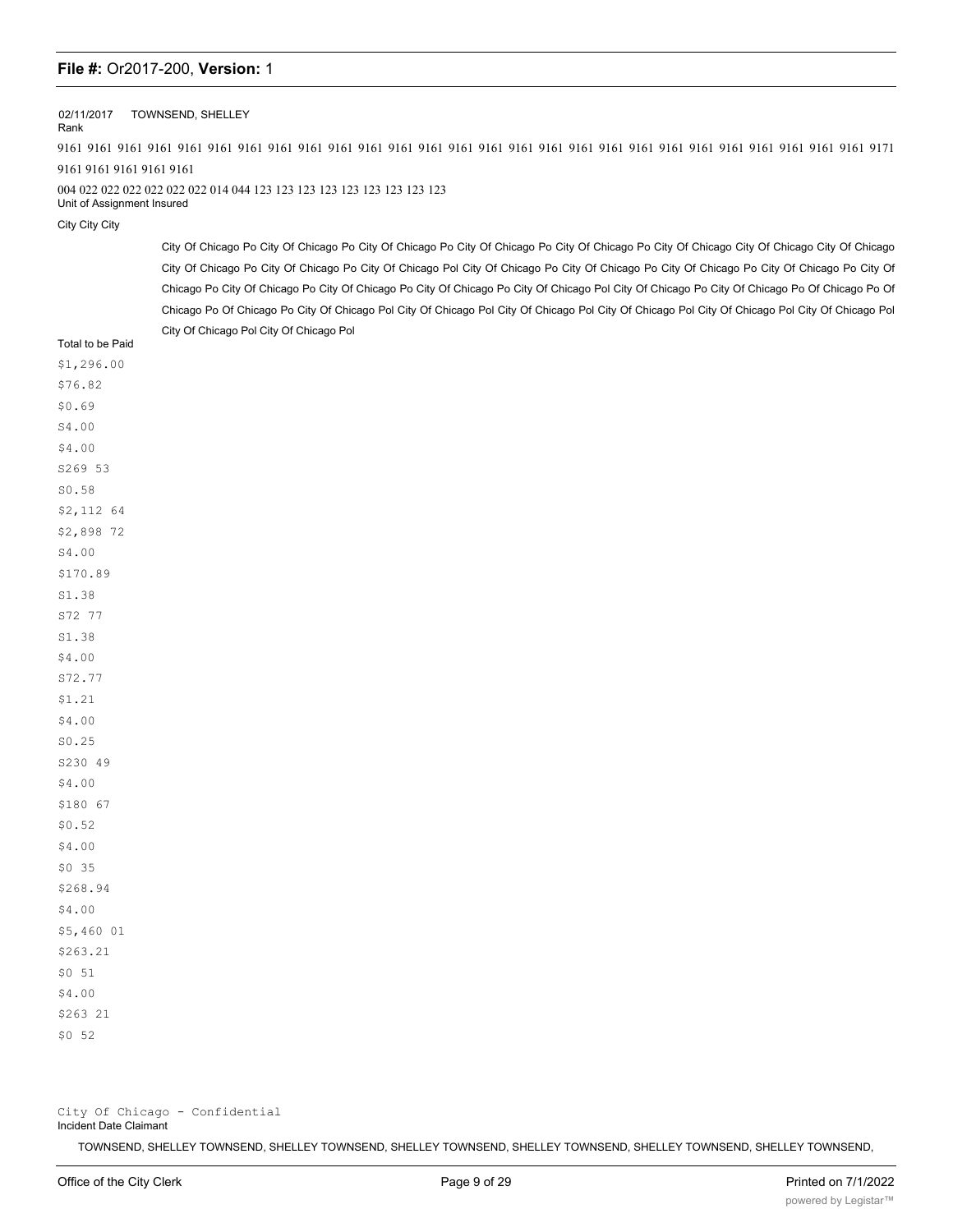SHELLEY TOWNSEND, SHELLEY TOWNSEND, SHELLEY TOWNSEND, SHELLEY TOWNSEND, SHELLEY TOWNSEND, SHELLEY TOWNSEND, SHELLEY TOWNSEND, SHELLEY TOWNSEND, SHELLEY TOWNSEND, SHELLEY TOWNSEND, SHELLEY TOWNSEND, SHELLEY TOWNSEND, SHELLEY TOWNSEND, SHELLEY TOWNSEND, SHELLEY TOWNSEND, SHELLEY TOWNSEND, SHELLEY TOWNSEND, SHELLEY TOWNSEND, SHELLEY TORRES, JOSE TORRES, JOSE TORRES, JOSE SPEARS, CHARLES SPEARS, CHARLES SPEARS, CHARLES SPEARS, CHARLES SPEARS, CHARLES

Rank

9161 9161 9161 9161 9161 9161 9161 9161 9161 9161 9161 9161 9161 9161 9161 9161 9161 9161 9161 9161 9161 9161 9161 9161 9161 9161 9161 9161 9161 9161 9161 9161 9161

### Unit of Assignment Insured

City Of Chicago Police City Of Chicago Police City Of Chicago Police City Of Chicago Police City Of Chicago Police City Of Chicago Police City Of Chicago Police City Of Chicago Police City Of Chicago Police City Of Chicago Police City Of Chicago Police City Of Chicago Police City Of Chicago Police City Of Chicago Police City Of Chicago Police City Of Chicago Police City Of Chicago Police City Of Chicago Police City Of Chicago Police City Of Chicago Police City Of Chicago Police City Of Chicago Police City Of Chicago Police City Of Chicago Police City Of Chicago Police City Of Chicago Police City Of Chicago Police City Of Chicago Police City Of Chicago Police City Of Chicago Police City Of Chicago Police City Of Chicago Police City Of Chicago Police

### Total to be Paid

\$4 00 \$267.39 \$0 52 \$4 00 \$265 44 \$0.51 \$4 00 \$263 21 \$0 50 \$4 00 \$258 48 \$0.51 \$4 00 \$263.21 \$4 00 \$0 51 \$323.01 \$4.00 \$0 63 \$263 21 \$4 00 \$0 51 \$258 48 \$0 50 \$4.00 \$0 28 \$4 00 \$262.23 \$0 58 \$4.00 \$0 58 \$298.50 \$4.00

City Of Chicago - Confidential

Rank Incident Date Claimant

| <b>INVIDENT DATE ORINIANI</b> |                        |         |  |
|-------------------------------|------------------------|---------|--|
| 01/01/2017                    | <b>SPEARS, CHARLES</b> | 9161    |  |
| 01/01/2017                    | SPEARS, CHARLES        | 9161    |  |
| 01/01/2017                    | <b>SPEARS, CHARLES</b> | 9161    |  |
| 01/01/2017                    | SPEARS, CHARLES        | 9161    |  |
| 01/01/2017                    | <b>SPEARS, CHARLES</b> | 9161    |  |
| 01/01/2017                    | SPEARS, CHARLES        | 9161    |  |
| 01/01/2017                    | SPEARS, CHARLES        | 9161    |  |
| 01/01/2017                    | SPEARS, CHARLES        | 9161    |  |
| 01/01/2017                    | <b>SPEARS, CHARLES</b> | 9161    |  |
| 01/01/2017                    | SPEARS, CHARLES        | 9161    |  |
| 01/01/2017                    | <b>SPEARS, CHARLES</b> | 9161    |  |
| 01/01/2017                    | SPEARS, CHARLES        | 9161    |  |
| 01/01/2017                    | SPEARS. CHARLES        | 9161    |  |
| 01/01/2017                    | <b>SPEARS, CHARLES</b> | 9161    |  |
| 01/01/2017                    | SPEARS, CHARLES        | 9161    |  |
| 01/01/2017                    | <b>SPEARS, CHARLES</b> | 9161    |  |
| 01/01/2017                    | SPEARS, CHARLES        | 9161    |  |
| 01/01/2017                    | SPEARS, CHARLES        | 9161    |  |
| 01/01/2017                    | SPEARS, CHARLES        | 9161    |  |
| 01/01/2017                    | SPEARS, CHARLES        | 9161    |  |
| 01/01/2017                    | SPEARS, CHARLES        | 9161    |  |
| 01/01/2017                    | SPEARS, CHARLES        | 9161    |  |
| 01/01/2017                    | <b>SPEARS, CHARLES</b> | 9161    |  |
| 01/01/2017                    | <b>SPEARS, CHARLES</b> | 9161    |  |
| 01/01/2017                    | SPEARS. CHARLES        | 9161    |  |
| 03/01/2010                    | SPEARMAN, TAHANI       | 9161    |  |
| 06/10/2016                    | SORIA, ANTHONY         | 9161    |  |
| 06/10/2016                    | SORIA, ANTHONY         | 9161    |  |
| 06/10/2016                    | SORIA, ANTHONY         | $-9161$ |  |
|                               |                        |         |  |

06/10/2016 SORIA, ANTHONY 9161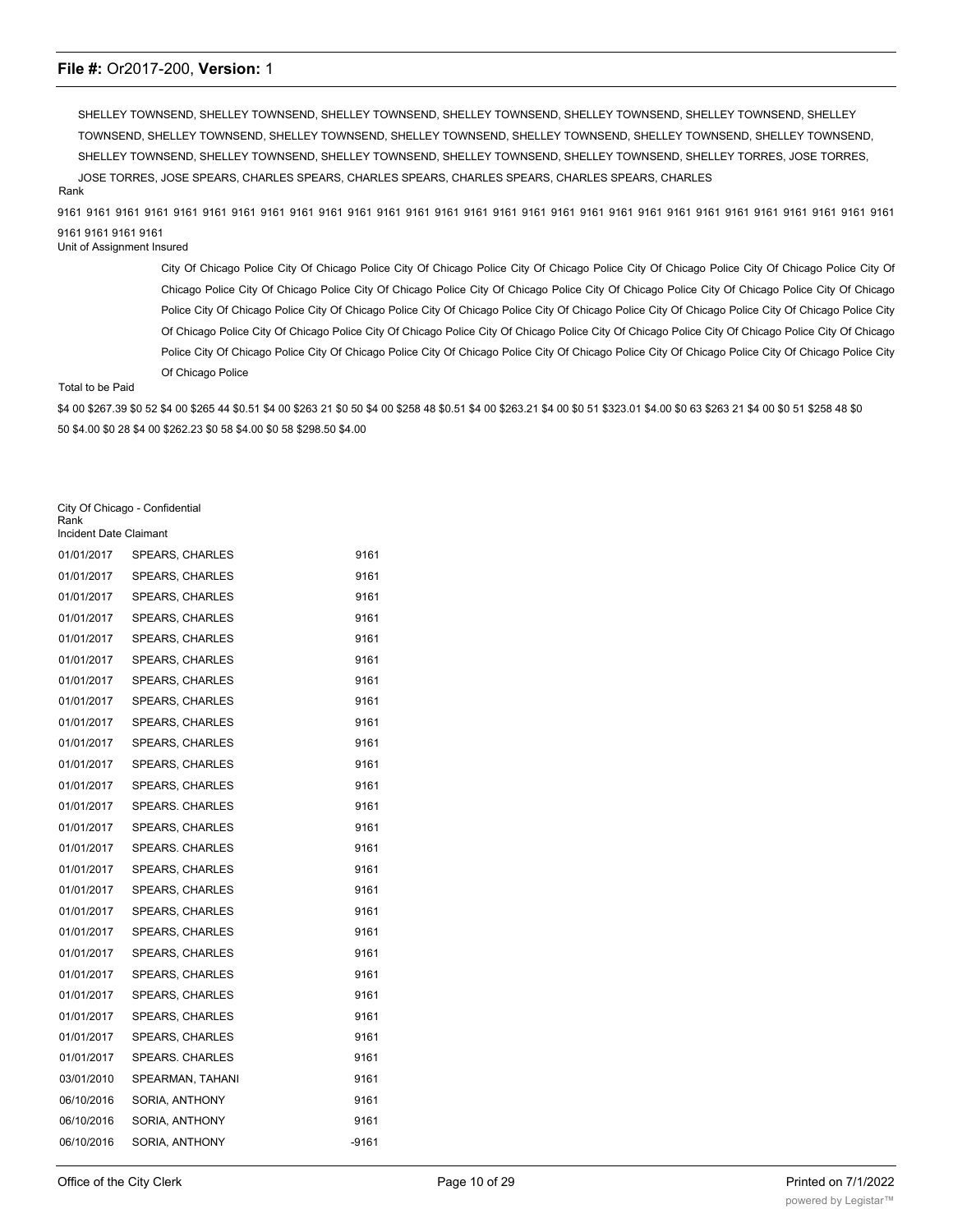| 06/10/2016                               | SORIA, ANTHONY         | 9161      |
|------------------------------------------|------------------------|-----------|
| 06/10/2016                               | SORIA, ANTHONY         | 9161      |
| 06/10/2016                               | SORIA, ANTHONY         | 9161      |
| 11/30/2016<br>Unit of Assignment Insured | SMITH, LARRY           | 9161      |
|                                          | City Of Chicago Police | \$058     |
|                                          | City Of Chicago Police | \$34575   |
|                                          | City Of Chicago Police | \$4 00    |
|                                          | City Of Chicago Police | \$067     |
|                                          | City Of Chicago Police | \$343.25  |
|                                          | City Of Chicago Police | \$4.00    |
|                                          | City Of Chicago Police | \$0.67    |
|                                          | City Of Chicago Police | \$298 50  |
|                                          | City Of Chicago Police | \$4.00    |
|                                          | City Of Chicago Police | \$341.02  |
|                                          | City Of Chicago Police | S4.00     |
|                                          | City Of Chicago Police | \$0.58    |
|                                          | City Of Chicago Police | \$4 00    |
|                                          | City Of Chicago Police | \$298.50  |
|                                          | City Of Chicago Police | \$067     |
|                                          | City Of Chicago Police | \$4.00    |
|                                          | City Of Chicago Police | \$343 25  |
|                                          | City Of Chicago Police | \$298 50  |
|                                          | City Of Chicago Police | \$0.58    |
|                                          | City Of Chicago Police | \$4.00    |
|                                          | City Of Chicago Police | S298 50   |
|                                          | City Of Chicago Police | SO.58     |
|                                          | City Of Chicago Police | S4.00     |
|                                          | City Of Chicago Police | \$298.50  |
|                                          | City Of Chicago Police | \$0.66    |
|                                          | City Of Chicago Police | \$3,19273 |
|                                          | City Of Chicago Police | \$052     |
|                                          | City Of Chicago Police | \$216.45  |
|                                          | City Of Chicago Police | \$4 00    |
|                                          | City Of Chicago Police | \$0.43    |
|                                          | City Of Chicago Police | \$262 65  |
|                                          | City Of Chicago Police | \$4.00    |
| 153                                      | City Of Chicago Police | \$1.38    |
|                                          |                        |           |

#### City Of Chicago - Confidential

11/30/2016 11/30/2016 11/30/2016 11/30/2016 11/30/2016 02/14/2017 02/14/2017 02/14/2017 10/30/2016 10/30/2016 10/30/2016 10/30/2016 10/30/2016 10/30/2016 10/30/2016 10/30/2016 10/30/2016 01/16/2017 01/16/2017 01/16/2017 01/16/2017 01/16/2017 01/16/2017 01/16/2017 01/16/2017 01/16/2017 01/16/2017 01/16/2017 01/16/2017 06/02/2015 08/04/2015 08/04/2015 08/04/2015 Incident Date Claimant

SMITH, LARRY SMITH, LARRY SMITH, LARRY SMITH, LARRY SMITH, LARRY SINKS, KEITH SINKS, KEITH SINKS, KEITH SINGLETON, IRENE SINGLETON, IRENE SINGLETON, IRENE SINGLETON, IRENE SINGLETON, IRENE SINGLETON, IRENE SINGLETON. IRENE SINGLETON, IRENE SINGLETON, IRENE SCOUFIS, GEORGE SCOUFIS, GEORGE SCOUFIS, GEORGE SCOUFIS, GEORGE SCOUFIS. GEORGE SCOUFIS, GEORGE SCOUFIS, GEORGE SCOUFIS, GEORGE SCOUFIS, GEORGE SCOUFIS, GEORGE SCOUFIS, GEORGE SCOUFIS, GEORGE SCHLOSS, ALLISON SCHAADE, ERIC SCHAADE, ERIC SCHAADE, ERIC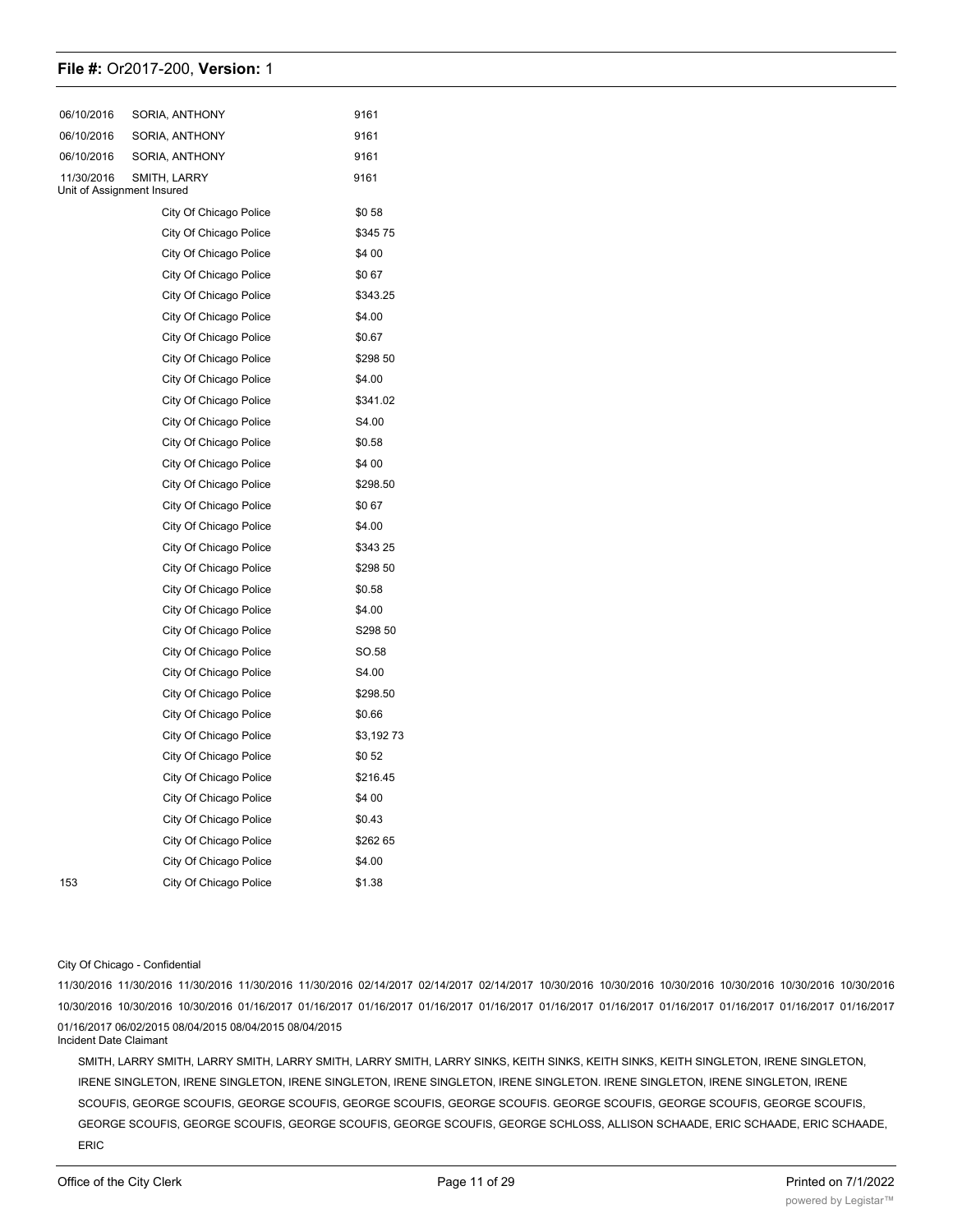#### Rank

9161 9161 9161 9161 9161 9161 9161 9161 9161 9161 9161 9161 9161 9161 9161 9161 9161 9161 9161 9161 9161 9161 9161 9161 9161 9161 9161 9161 9161 9173 9161 9161 9161 153 153 153 153 153 393 393 393 Unit of Assignment Insured

059 044 044 044

City Of Chicago Police City Of Chicago Police City Of Chicago Police City Of Chicago Police City Of Chicago Police City Of Chicago Police City Of Chicago Police City Of Chicago Police City Of Chicago Police City Of Chicago Police City Of Chicago Police City Of Chicago Police City Of Chicago Police City Of Chicago Police City Of Chicago Police City Of Chicago Police City Of Chicago Police City Of Chicago Police City Of Chicago Police City Of Chicago Police City Of Chicago Police City Of Chicago Police City Of Chicago Police City Of Chicago Police City Of Chicago Police City Of Chicago Police City Of Chicago Police City Of Chicago Police City Of Chicago Police City Of Chicago Police City Of Chicago Police City Of Chicago Police City Of Chicago Police

| $\check{ }$<br>Total to be Paid    |
|------------------------------------|
| \$4 00                             |
| \$1.38                             |
| \$7277                             |
| $\text{S4.00}$                     |
| \$7277                             |
| \$283.01                           |
| \$4 00                             |
| \$054                              |
| \$0 21                             |
| \$4 00                             |
| \$192 03                           |
| \$0.21                             |
| S4.00                              |
| \$192.03                           |
| $\textcolor{blue}{\mathbf{S0.35}}$ |
| \$4 00                             |
| \$316.24                           |
| \$253 16                           |
| \$0.49                             |
| \$4.00                             |
| \$253.16                           |
| \$18.91                            |
| \$4.00                             |
| \$114.13                           |
| \$0.58                             |
| \$4.00                             |
| \$299.86                           |
| \$049                              |
| \$4 00                             |
| \$4,139.07                         |
| \$781.74                           |
| \$4.00                             |
| \$0 27                             |
|                                    |

City Of Chicago - Confidential Incident Date Claimant 08/04/2015 SCHAADE, ERIC

08/04/2015 SCHAADE, ERIC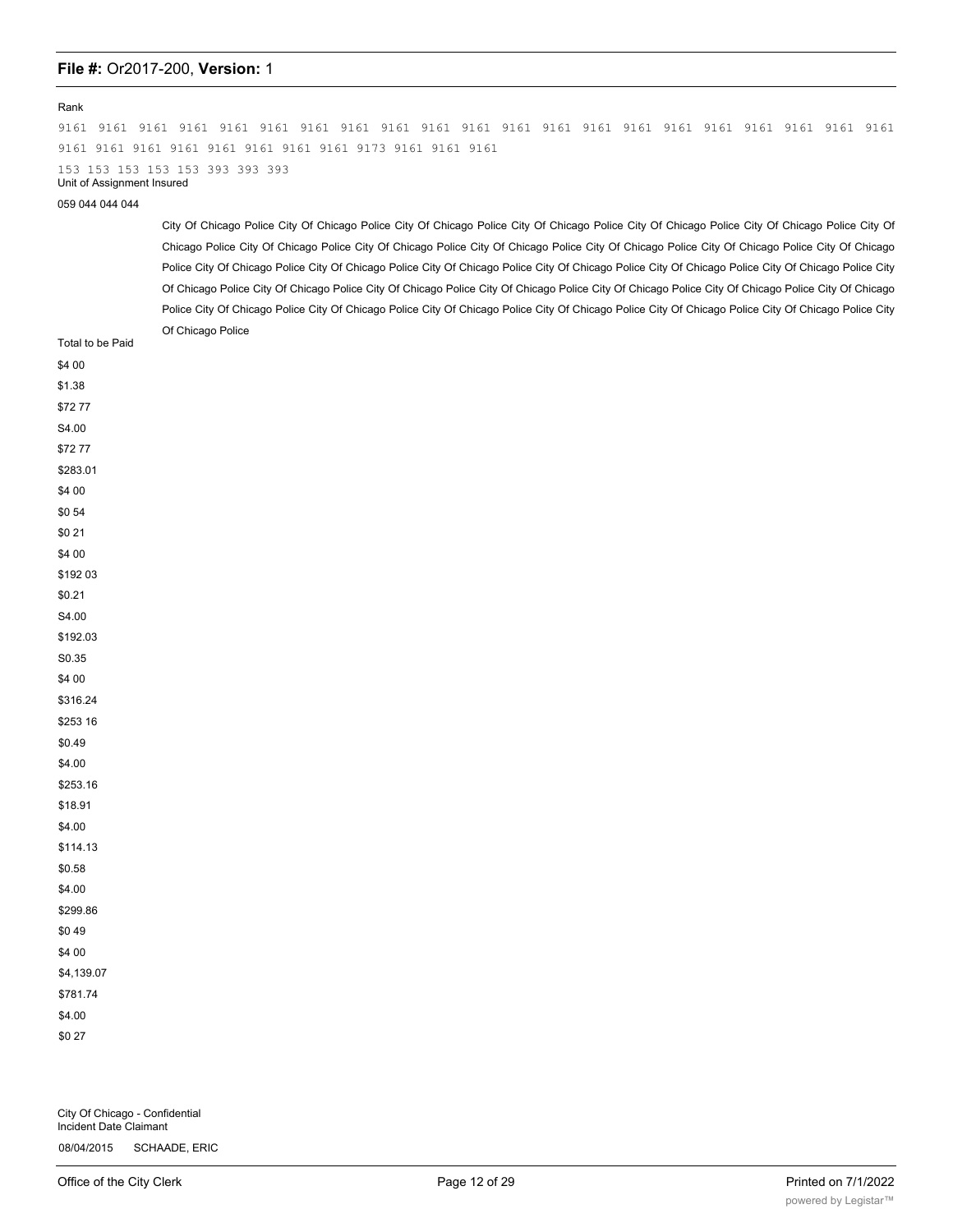08/04/2015 SCHAADE, ERIC 08/04/2015 SCHAADE, ERIC 08/04/2015 SCHAADE, ERIC 08/04/2015 SCHAADE, ERIC 08/04/2015 SCHAADE, ERIC 08/04/2015 SCHAADE, ERIC 08/04/2015 SCHAADE, ERIC 08/04/2015 SCHAADE, ERIC 08/04/2015 SCHAADE, ERIC 08/04/2015 SCHAADE, ERIC 08/04/2015 SCHAADE, ERIC 08/15/2014 SARDO, MICHAEL 12/28/2016 SADOWSKY JR, DANIEL 12/28/2016 SADOWSKY JR, DANIEL 12/28/2016 SADOWSKY JR, DANIEL 02/17/2017 PURUIS, ROBERT 02/17/2017 PURUIS, ROBERT 02/17/2017 PURUIS, ROBERT 05/13/2016 PONTO, JAMES 11/11/2016 PLANEY, JEFFERY 12/10/2016 PINA, RICHARD 12/10/2016 PINA, RICHARD 01/25/2015 PEREZ, VICTOR 01/25/2015 PEREZ, VICTOR 05/09/2016 PANEK, SHERYL 10/17/2007 Odonnell, James C 04/25/2016 OKON, EDDDIE 04/25/2016 OKON. EDDDIE 06/16/2016 OCASIO, ANTHONY 03/21/2016 O SULLIVAN, DAMIAN 12/31/2016 NIEVES, JASON 08/24/2007 Murphy-Webb, Margaret C Rank 9161 9161 9161 9161 9161 9161 9161 9161 9161 9161 9161 9161 9161 9161 9161 9161 9161 9161 9161 9161 9171 9161 9161 9161 9161 9161 P 9161 9161 9161 PO 9161 P 044 044 044 044 044 044 044 044 044 044 044 044 010 010 010 044 044 044

024 018 018 010 010 025 00006 Unit of Assignment Insured

City City City 00023

> City Of Chicago Pol City Of Chicago Pol City Of Chicago Pol City Of Chicago Pol City Of Chicago Pol City Of Chicago City Of Chicago City Of Chicago City Of Chicago Pol City Of Chicago Pol City Of Chicago Po1 City Of Chicago Po City Of Chicago Po City Of Chicago Po City Of Chicago Po City Of Chicago Po City Of Chicago Po City Of Chicago Po City Of Chicago Pol City Of Chicago Pol City Of Chicago Pol City Of Chicago Pol Of Chicago Pol Of

> Chicago Pol Of Chicago Pol City Of Chicago Pol City Of Chicago Pol City Of Chicago Pol City Of Chicago Pol City Of Chicago Pol City Of Chicago Pol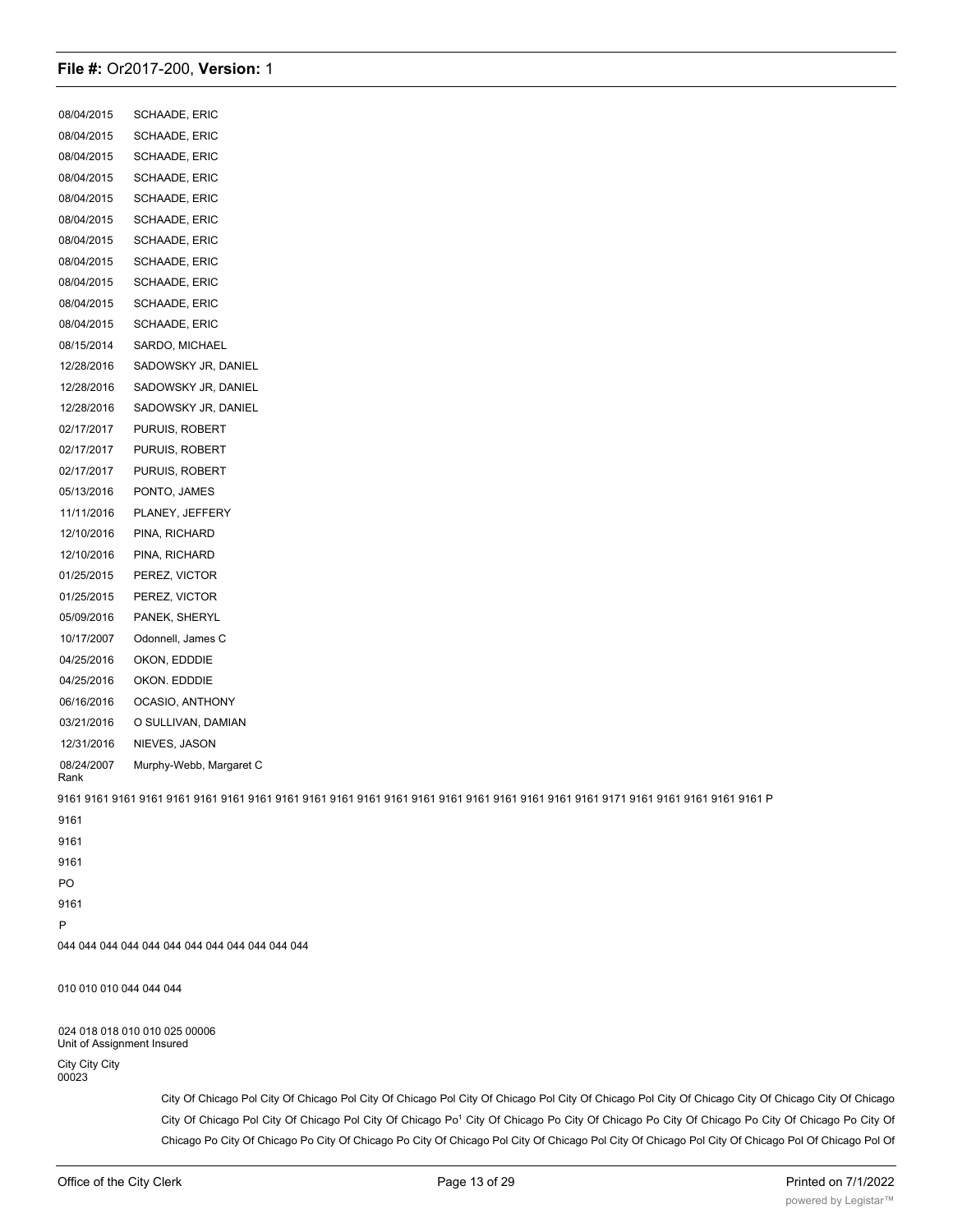|                                                          | Chicago Pol Of Chicago Pol City Of Chicago Pol City Of Chicago Pol City Of Chicago Pol City Of Chicago Pol City Of Chicago Pol City Of Chicago Pol City Of Chicago Pol |
|----------------------------------------------------------|------------------------------------------------------------------------------------------------------------------------------------------------------------------------|
|                                                          | City Of Chicago Pol City Of Chicago Pol                                                                                                                                |
| Total to be Paid                                         |                                                                                                                                                                        |
| S781.74                                                  |                                                                                                                                                                        |
| \$054                                                    |                                                                                                                                                                        |
| \$4.00                                                   |                                                                                                                                                                        |
| \$521 16                                                 |                                                                                                                                                                        |
| \$081                                                    |                                                                                                                                                                        |
| \$4.00                                                   |                                                                                                                                                                        |
| \$260 58                                                 |                                                                                                                                                                        |
| \$0.81                                                   |                                                                                                                                                                        |
| \$4.00                                                   |                                                                                                                                                                        |
| \$781.74                                                 |                                                                                                                                                                        |
| \$081                                                    |                                                                                                                                                                        |
| S4 00                                                    |                                                                                                                                                                        |
| \$1,339.73                                               |                                                                                                                                                                        |
| \$202.33                                                 |                                                                                                                                                                        |
| \$4.00                                                   |                                                                                                                                                                        |
| \$0.44                                                   |                                                                                                                                                                        |
| \$94.79                                                  |                                                                                                                                                                        |
| \$4.00                                                   |                                                                                                                                                                        |
| \$615.00                                                 |                                                                                                                                                                        |
| \$1,359.77                                               |                                                                                                                                                                        |
| \$1,093.99                                               |                                                                                                                                                                        |
| \$1,258.17                                               |                                                                                                                                                                        |
| \$8,948 97                                               |                                                                                                                                                                        |
| S8.42                                                    |                                                                                                                                                                        |
| \$940.50                                                 |                                                                                                                                                                        |
| \$3,603.60                                               |                                                                                                                                                                        |
| \$1,019.07                                               |                                                                                                                                                                        |
| \$4 00                                                   |                                                                                                                                                                        |
| \$80 01                                                  |                                                                                                                                                                        |
| \$2,576.69                                               |                                                                                                                                                                        |
| \$16,109.60                                              |                                                                                                                                                                        |
| \$6,552 63                                               |                                                                                                                                                                        |
| \$4,163 14                                               |                                                                                                                                                                        |
|                                                          |                                                                                                                                                                        |
| City Of Chicago - Confidential<br>Incident Date Claimant |                                                                                                                                                                        |
| 10/17/1996                                               | Mullen, James                                                                                                                                                          |

|            | סטוווסוו. טפוווסט |
|------------|-------------------|
| 10/17/1996 | Mullen, James     |
| 10/17/1996 | Mullen, James     |
| 10/17/1996 | Mullen, James     |
| 10/17/1996 | Mullen, James     |
| 10/17/1996 | Mullen, James     |
| 10/17/1996 | Mullen, James     |
| 10/17/1996 | Mullen, James     |
| 10/17/1996 | Mullen, James     |
| 10/17/1996 | Mullen, James     |

10/17/1996 Mullen, James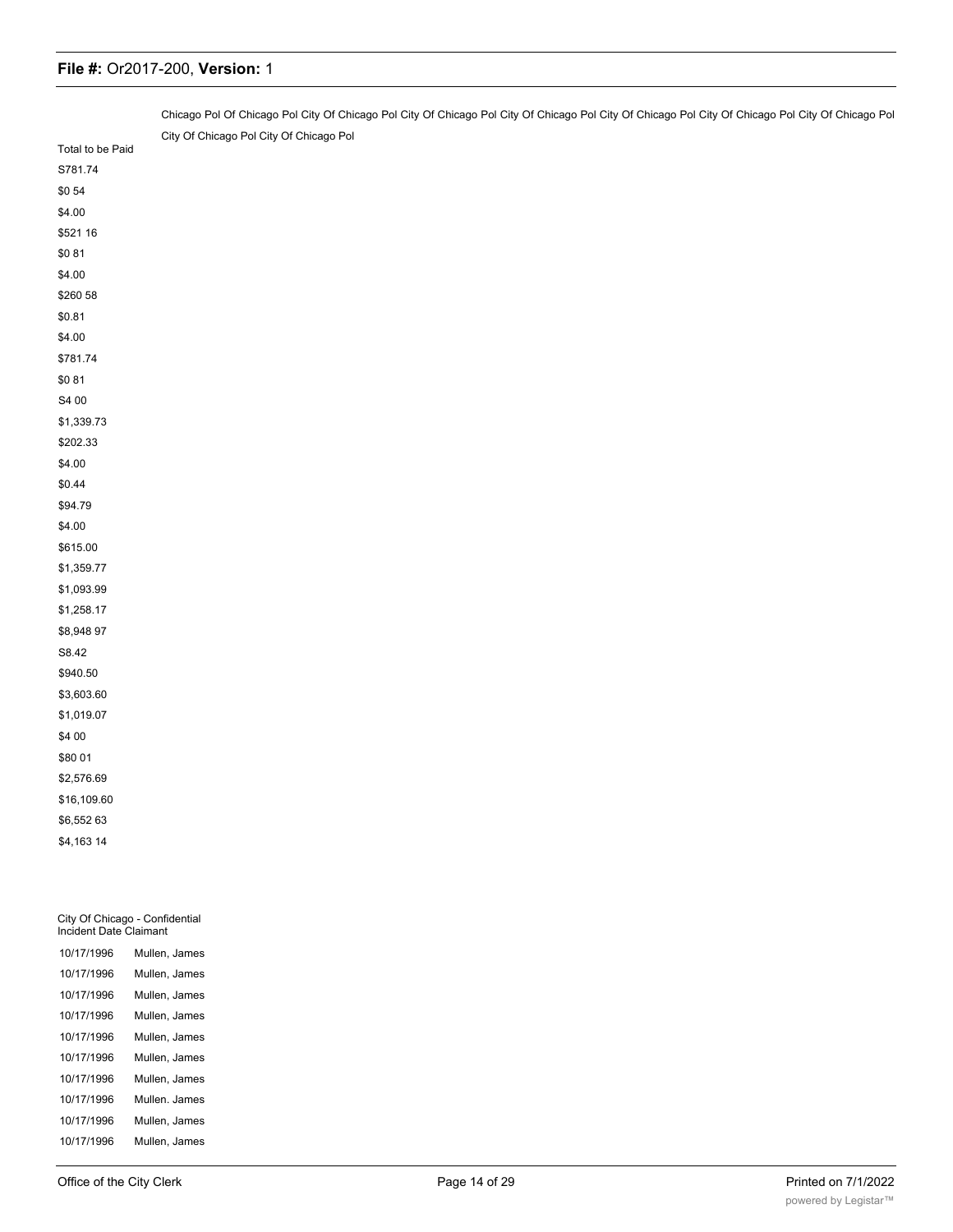10/17/1996 Mullen, James

10/17/1996 Mullen, James 10/17/1996 Mullen, James 10/17/1996 Mullen, James 06/19/2006 Morris-Tillery, Mary 06/19/2006 Morris-Tillery, Mary 10/05/2016 MURILLO, VERONICA 10/05/2016 MURILLO, VERONICA 03/14/2017 MUELLER, JACKLYN 11/04/2015 MORALES, MARITZA 11/04/2015 MORALES, MARITZA 11/04/2015 MORALES, MARITZA 12/02/2010 MOORE, GEORGE 02/11/2014 MONTECINOS, MARK 02/11/2014 MONTECINOS, MARK 02/11/2014 MONTECINOS, MARK 12/04/2011 MEERBREY, KENNETH 12/04/2011 MEERBREY, KENNETH 02/27/2012 MEADOWS SR, CHARLES 06/29/2011 MC GUIRE JR, DANNY 11/25/2016 LUCIANO, WENDY 11/25/2016 LUCIANO, WENDY 11/25/2016 LUCIANO, WENDY Rank P P P P P P P P P P P P P P P P 9161 9161 9161 9161 9161 9161 9161 9161 9161 9161 9161 9161 9171 9161 9161 9161 00024 00024 00024 00024 00024 00024 00024

00024 00024 00024 00024 00022 00022 013 013

00024 00024 00024

044 044 044 008 014 014 014 024 024

353 Unit of Assignment Insured

City Of Chicago Pol City Of Chicago Pol City Of Chicago Po; City Of Chicago Po City Of Chicago Pa City Of Chicago City Of Chicago City Of Chicago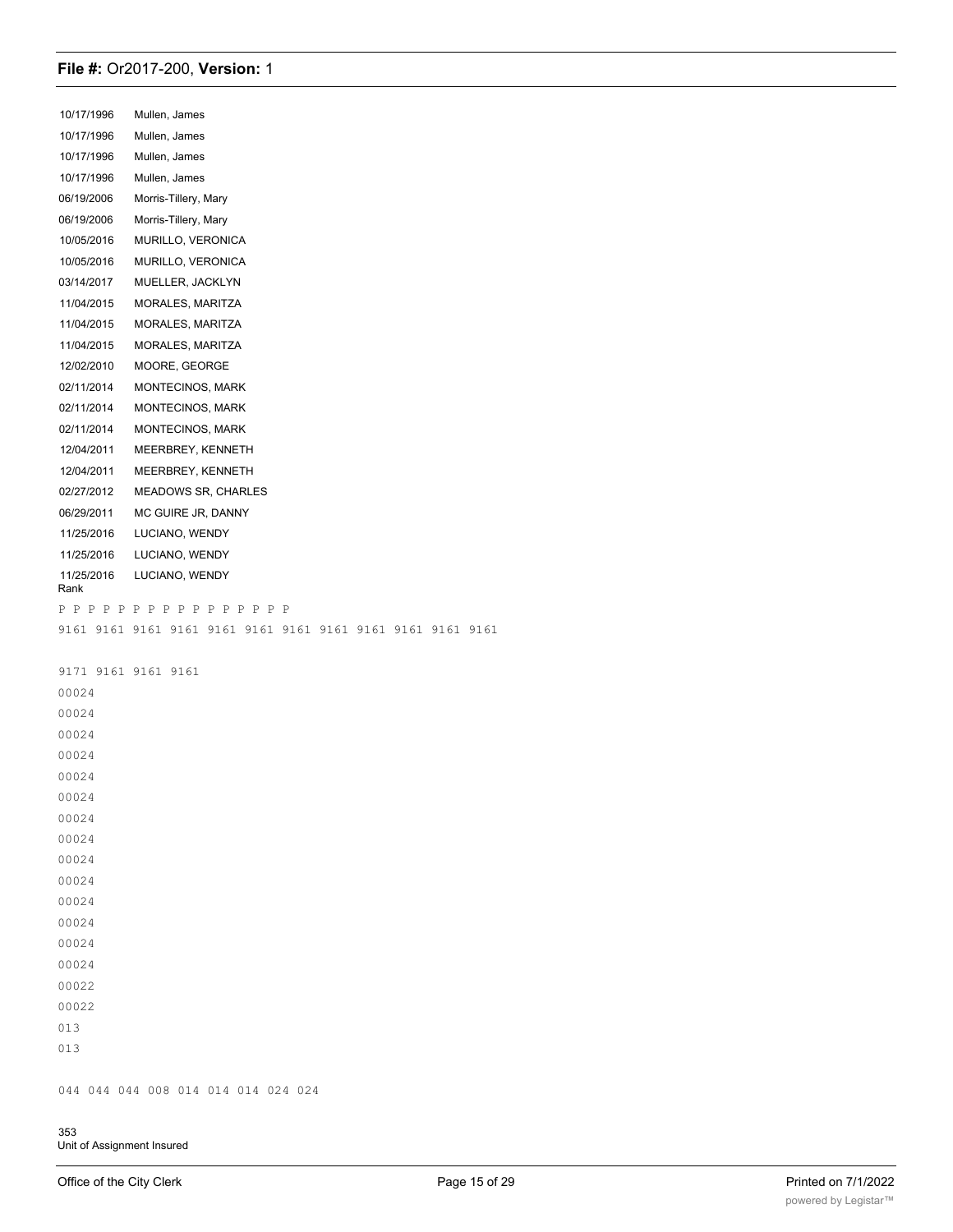City Of Chicago Pol City Of Chicago Pol City Of Chicago Po; City Of Chicago Po City Of Chicago Pa City Of Chicago City Of Chicago City Of Chicago City Of Chicago Po City Of Chicago Po City Of Chicago Po City Of Chicago Po City Of Chicago Po City Of Chicago Po City Of Chicago Pol City Of Chicago Pol City Of Chicago Po City Of Chicago Pol City Of Chicago Pol City Of Chicago Pol City Of Chicago Pol City Of Chicago Pol City Of Chicago Pol City Of Chicago Pol City Of Chicago Pol City Of Chicago Pol City Of Chicago Pol City Of Chicago Pol City Of Chicago Pol City Of Chicago Pol City Of Chicago Pol City Of Chicago Pol City Of Chicago Pol

| Total to be Paid |
|------------------|
| \$1,83396        |
| \$1,83396        |
| \$2,161 31       |
| \$1,80272        |
| \$1,83396        |
| \$1,83396        |
| \$1,83396        |
| \$1,833 96       |
| \$1,83396        |
| \$5,72891        |
| \$1,83396        |
| \$1,833.96       |
| \$1,833.96       |
| S1.771.47        |
| S4.00            |
| \$2,007.36       |
| \$4,275.29       |
| \$1,024.30       |
| \$1,402.20       |
| \$247.91         |
| \$4.00           |
| \$0.48           |
| \$2,935.52       |
| \$0 52           |
| \$4.00           |
| \$267.39         |
| \$1,300.10       |
| \$1,129 42       |
| \$1,296.99       |
| \$10,460 63      |
| \$97.07          |
| S4.00            |
| \$615.00         |

| City Of Chicago - Confidential<br>Rank<br>Incident Date Claimant |                      |      |  |
|------------------------------------------------------------------|----------------------|------|--|
| 10/10/2016                                                       | LORENZ. JOHN         | 9171 |  |
| 10/10/2016                                                       | LORENZ, JOHN         | 9171 |  |
| 01/12/2017                                                       | LINDAHL, CHRISTOPHER | 9161 |  |
| 10/09/2016                                                       | LEWIS, ALLAN         | 9161 |  |
| 11/14/2012                                                       | LEFEBVRE. TODD       | 9161 |  |
| 11/04/2016                                                       | <b>LEAL. MARTIN</b>  | 9161 |  |
|                                                                  |                      |      |  |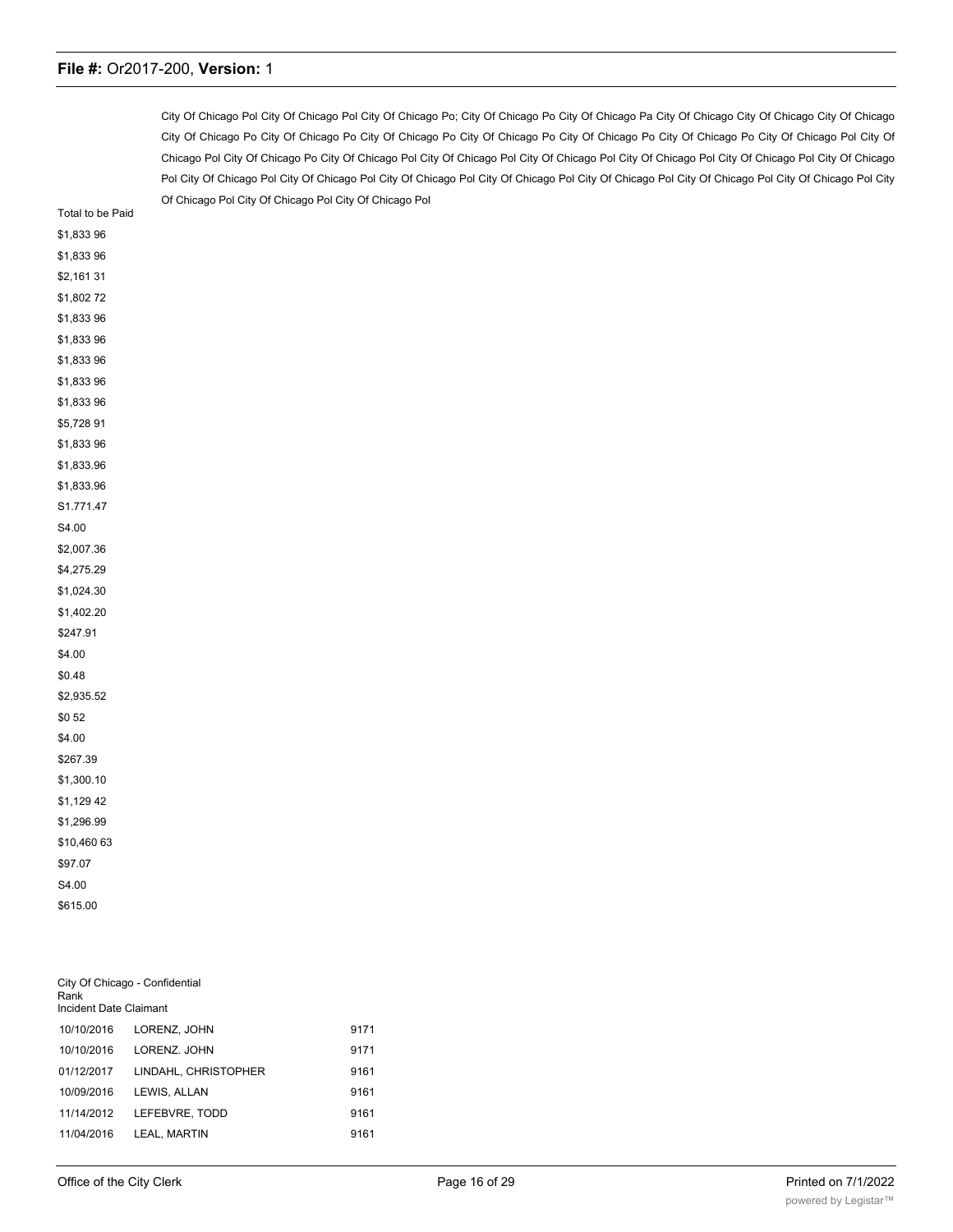| 11/04/2016                 | LEAL, MARTIN           | 9161                               |                   |
|----------------------------|------------------------|------------------------------------|-------------------|
| 11/04/2016                 | LEAL, MARTIN           | 9161                               |                   |
| 11/04/2016                 | LEAL, MARTIN           | 9161                               |                   |
| 11/04/2016                 | LEAL, MARTIN           | 9161                               |                   |
| 11/04/2016                 | LEAL, MARTIN           | 9161                               |                   |
| 11/04/2016                 | LEAL, MARTIN           | 9161                               |                   |
| 11/04/2016                 | LEAL, MARTIN           | 9161                               |                   |
| 11/04/2016                 | LEAL, MARTIN           | 9161                               |                   |
| 11/04/2016                 | LEAL, MARTIN           | 9161                               |                   |
| 11/04/2016                 | LEAL, MARTIN           | 9161                               |                   |
| 11/04/2016                 | LEAL, MARTIN           | 9161                               |                   |
| 11/04/2016                 | LEAL, MARTIN           | 9161                               |                   |
| 11/04/2016                 | LEAL, MARTIN           | 9161                               |                   |
| 11/04/2016                 | LEAL, MARTIN           | 9161                               |                   |
| 11/04/2016                 | LEAL, MARTIN           | 9161                               |                   |
| 11/04/2016                 | LEAL, MARTIN           | 9161                               |                   |
| 11/04/2016                 | LEAL, MARTIN           | 9161                               |                   |
| 11/04/2016                 | LEAL, MARTIN           | 9161                               |                   |
| 11/04/2016                 | LEAL, MARTIN           | 9161                               |                   |
| 11/04/2016                 | LEAL, MARTIN           | 9161                               |                   |
| 11/04/2016                 | LEAL, MARTIN           | 9161                               |                   |
| 11/04/2016                 | LEAL, MARTIN           | 9161                               |                   |
| 11/04/2016                 | LEAL, MARTIN           | 9161                               |                   |
| 11/04/2016                 | LEAL, MARTIN           | 9161                               |                   |
| 11/04/2016                 | LEAL, MARTIN           | 9161                               |                   |
| 11/04/2016                 | LEAL, MARTIN           | 9161                               |                   |
| 11/04/2016                 | LEAL, MARTIN           | 9161                               |                   |
| Unit of Assignment Insured |                        |                                    |                   |
|                            | City Of Chicago Police | \$2,106.00                         |                   |
|                            | City Of Chicago Police | \$1,170.00                         |                   |
| 012                        |                        | City Of Chicago Police \$1,022.31  |                   |
| 044                        |                        | City Of Chicago Police \$13,316.53 |                   |
| 715                        |                        | City Of Chicago Police \$1,296 99  |                   |
| 019                        |                        | City Of Chicago Police \$33 92     |                   |
| 019                        |                        | City Of Chicago Police \$837 90    |                   |
| 019                        |                        | City Of Chicago Police \$598 50    |                   |
| 019                        |                        | City Of Chicago Police             | \$4748            |
| 019                        |                        | City Of Chicago Police \$4.00      |                   |
| 019                        |                        | City Of Chicago Police             | \$837 90          |
| 019                        |                        | City Of Chicago Police             | \$4748            |
| 019                        |                        | City Of Chicago Police             | \$4.00            |
| 019                        |                        | City Of Chicago Police \$837.90    |                   |
| 019                        |                        | City Of Chicago Police             | \$4748            |
| 019                        |                        | City Of Chicago Police             | \$4 00            |
| 019                        |                        | City Of Chicago Police             | \$837.90          |
| 019                        |                        | City Of Chicago Police             | \$4748            |
| 019                        |                        | City Of Chicago Police             | \$4.00            |
| 019                        |                        | City Of Chicago Police             | \$837 90          |
| 019                        |                        | City Of Chicago Police             | S <sub>0.82</sub> |
| 019                        |                        | City Of Chicago Police \$4 00      |                   |
|                            |                        |                                    |                   |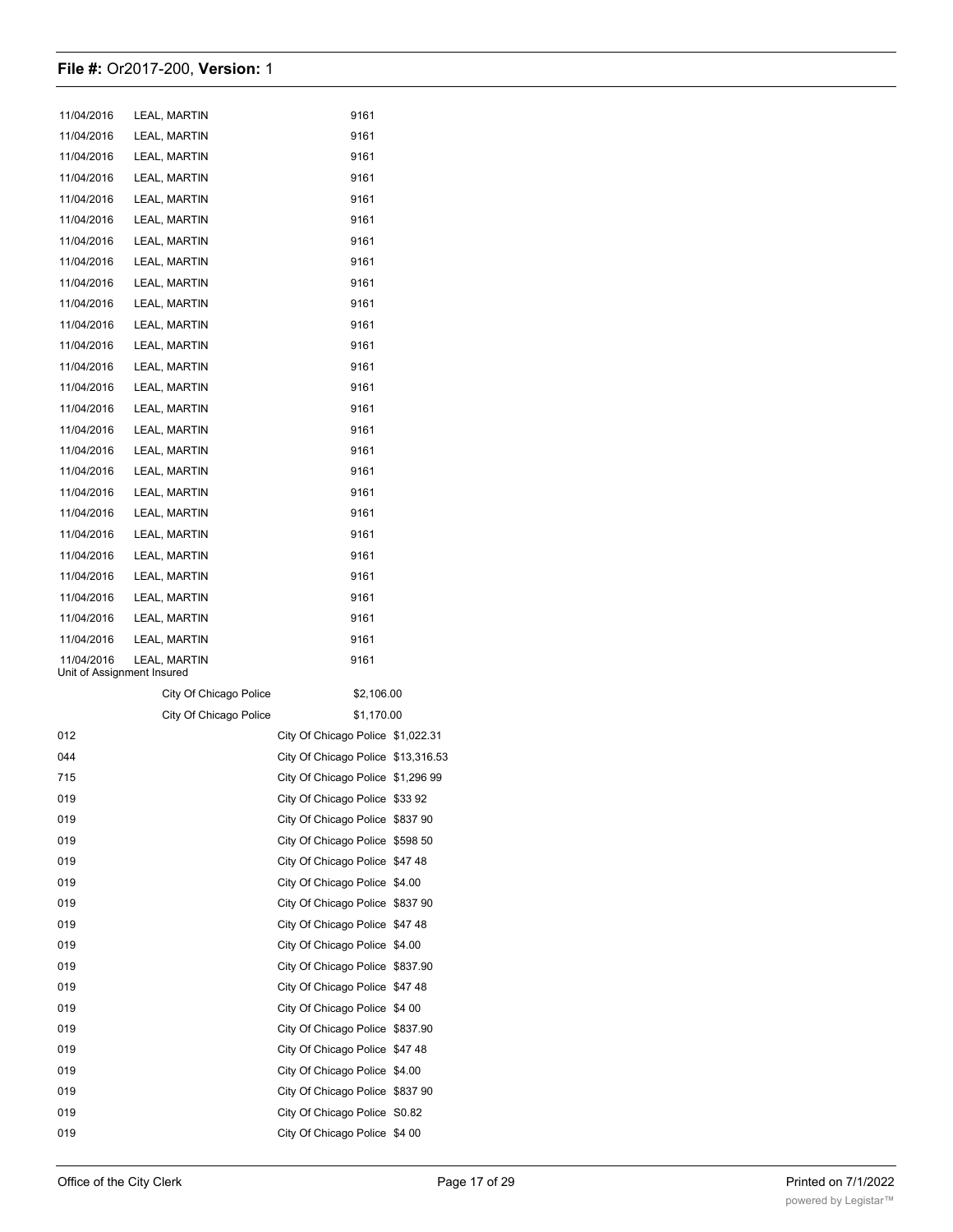| 019 | City Of Chicago Police S76.01   |  |
|-----|---------------------------------|--|
| 019 | City Of Chicago Police \$47.48  |  |
| 019 | City Of Chicago Police \$4.00   |  |
| 019 | City Of Chicago Police \$837.90 |  |
| 019 | City Of Chicago Police \$47 48  |  |
| 019 | City Of Chicago Police \$4.00   |  |
| 019 | City Of Chicago Police \$837.90 |  |
| 019 | City Of Chicago Police \$47.48  |  |
| 019 | City Of Chicago Police \$4.00   |  |
| 019 | City Of Chicago Police \$837.90 |  |
| 019 | City Of Chicago Police \$47 48  |  |

#### City Of Chicago - Confidential

11/04/2016 11/04/2016 02/11/2017 02/11/2017 02/11/2017 10/06/2016 10/06/2016 10/06/2016 09/20/2016 09/20/2016 03/27/1992 02/24/2017 03/02/2017 09/04/2014 09/04/2014 09/04/2014 09/04/2014 09/04/2014 09/04/2014 10/30/2016 10/30/2016 10/30/2016 10/30/2016 10/30/2016 10/30/2016 10/30/2016 10/30/2016 10/30/2016 10/30/2016 10/30/2016 10/30/2016 08/23/2015 08/23/2015 Incident Date Claimant

LEAL, MARTIN LEAL, MARTIN KONICA, BARBARA KONICA, BARBARA KONICA, BARBARA KINSEY, JAMES KINSEY, JAMES KINSEY, JAMES KEIM, JOSEPH KEIM, JOSEPH Johnson, Sabnna T JUNIOUS, CORY JONES, SAMUEL JASINSKI, ROBERT JASINSKI, ROBERT JASINSKI, ROBERT JASINSKI, ROBERT JASINSKI, ROBERT JASINSKI, ROBERT JAMES, CHERYL JAMES, CHERYL JAMES, CHERYL JAMES, CHERYL JAMES, CHERYL JAMES, CHERYL JAMES, CHERYL JAMES, CHERYL JAMES, CHERYL JAMES, CHERYL JAMES, CHERYL JAMES, CHERYL INFELISE, MICHAEL INFELISE, MICHAEL

#### Rank

9161 9161 9161 9161 9161 9161 9161 9161 9161 9161 P 9161 9161 9161 9161 9161 9161 9161 9161 9161 -.9161 9161 9161 9161 9161 9161 9161 9161 9161 9161 9161 9161 9161

019 019 Unit of Assignment Insured 009 009 00006 006

#### 001 001 001 001 001 001 003 003 003 003 003 003 003 003 003 003 003 003 044 044

City Of Chicago Police City Of Chicago Police City Of Chicago Police City Of Chicago Police City Of Chicago Police City Of Chicago Police City Of Chicago Police City Of Chicago Police City Of Chicago Police City Of Chicago Police City Of Chicago Police City Of Chicago Police City Of Chicago Police City Of Chicago Police City Of Chicago Police City Of Chicago Police City Of Chicago Police City Of Chicago Police City Of Chicago Police City Of Chicago Police City Of Chicago Police City Of Chicago Police City Of Chicago Police City Of Chicago Police City Of Chicago Police City Of Chicago Police City Of Chicago Police City Of Chicago Police City Of Chicago Police City Of Chicago Police City Of Chicago Police City Of Chicago Police City Of Chicago Police

Total to be Paid

\$4 00 S4 00 \$4.00 \$637.00 \$93.72 \$4.00 \$354 26 \$10 63 \$259 07 \$7 77 \$2,610 25 \$1,269.84 \$1,163 29 \$523 47 \$4 00 \$9.89 S4.150 73 \$4.00 \$78 41 \$4 00 \$837.90 \$47.48 \$4.00 \$837.90 \$4.00 \$47 48 \$837 90 \$4.00 \$47.48 \$837.90 \$47 48 \$1.04 \$331 93

| Rank<br>Incident Date Claimant | City Of Chicago - Confidential |      |
|--------------------------------|--------------------------------|------|
| 08/23/2015                     | <b>INFELISE, MICHAEL</b>       | 9161 |
| 06/05/2014                     | <b>HOLMES, MICHAEL</b>         | 9161 |
| 06/05/2014                     | <b>HOLMES, MICHAEL</b>         | 9161 |
| 06/05/2014                     | <b>HOLMES, MICHAEL</b>         | 9161 |
| 02/11/2017                     | HILL, WILLIE                   | 9164 |
| 02/11/2017                     | HILL, WILLIE                   | 9164 |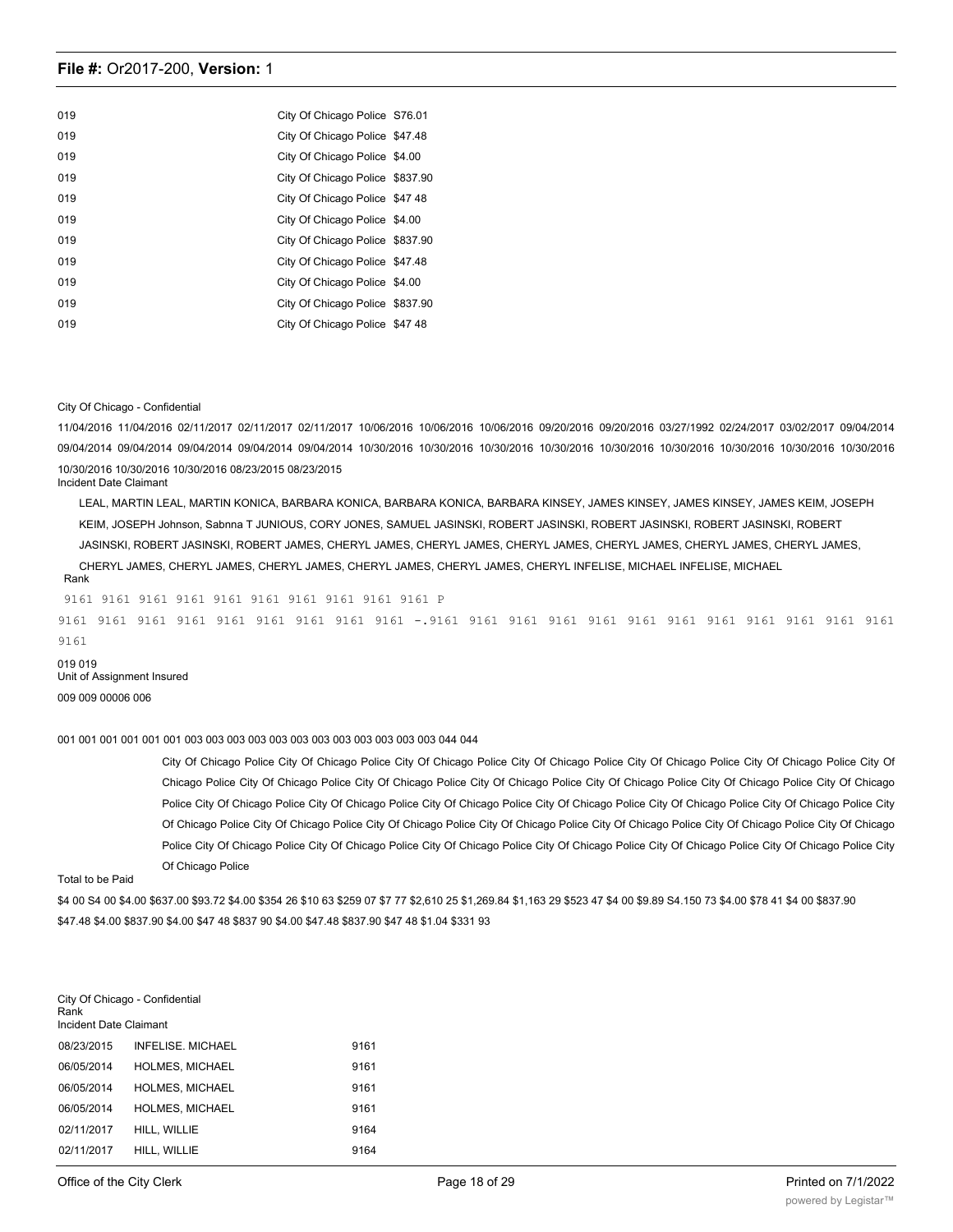| 02/11/2017                               | HILL, WILLIE             | 9164                               |  |
|------------------------------------------|--------------------------|------------------------------------|--|
| 02/11/2017                               | HILL, WILLIE             | 9164                               |  |
| 02/11/2017                               | HILL, WILLIE             | 9164                               |  |
| 02/11/2017                               | HILL, WILLIE             | 9164                               |  |
| 02/11/2017                               | HILL, WILLIE             | 9164                               |  |
| 09/03/2012                               | HERRERA, JUANA           | 9161                               |  |
| 04/01/2015                               | HARRIS, NAKIA            | 9161                               |  |
| 04/01/2015                               | HARRIS, NAKIA            | 9161                               |  |
| 04/01/2015                               | HARRIS, NAKIA            | 9161                               |  |
| 03/29/2013                               | HANNA, JANET             | 9161                               |  |
| 03/29/2013                               | HANNA, JANET             | 9161                               |  |
| 03/29/2013                               | HANNA, JANET             | 9161                               |  |
| 03/29/2013                               | HANNA, JANET             | 9161                               |  |
| 03/29/2013                               | HANNA, JANET             | 9161                               |  |
| 03/29/2013                               | HANNA, JANET             | 9161                               |  |
| 01/26/2017                               | <b>HALEAS, DEMETRIOS</b> | 9161                               |  |
| 01/26/2017                               | <b>HALEAS, DEMETRIOS</b> | 9161                               |  |
| 01/26/2017                               | <b>HALEAS, DEMETRIOS</b> | 9161                               |  |
| 05/22/2016                               | HAGEN, GAIL              | 9171                               |  |
| 10/16/2016                               | GOMEZ, MIGUEL            | 9161                               |  |
| 10/16/2016                               | <b>GOMEZ, MIGUEL</b>     | 9161                               |  |
| 10/16/2016                               | GOMEZ, MIGUEL            | 9161                               |  |
| 10/16/2016'                              | GOMEZ, MIGUEL            | 9161                               |  |
| 10/16/2016                               | GOMEZ, MIGUEL            | 9161                               |  |
| 10/16/2016                               | GOMEZ, MIGUEL            | 9161                               |  |
| 01/13/2016                               | GIBBONS, KERRY           | 9161                               |  |
| 10/08/2016<br>Unit of Assignment Insured | GIBBONS, KERRY           | 9161                               |  |
| 044                                      |                          | City Of Chicago Police \$4.00      |  |
| 044                                      |                          | City Of Chicago Police \$1,293 22  |  |
| 044                                      |                          | City Of Chicago Police \$4 00      |  |
| 044                                      |                          | City Of Chicago Police \$141.48    |  |
| 044                                      |                          | City Of Chicago Police \$4 00      |  |
| 044                                      |                          | City Of Chicago Police \$281       |  |
| 044                                      |                          | City Of Chicago Police \$4.00      |  |
| 044                                      |                          | City Of Chicago Police \$4.00      |  |
| 044                                      |                          | City Of Chicago Police \$259.16    |  |
| 044                                      |                          | City Of Chicago Police \$11.075 07 |  |
| 044                                      |                          | City Of Chicago Police \$284.55    |  |
| 007                                      |                          | City Of Chicago Police \$2,788.20  |  |
| 044                                      |                          | City Of Chicago Police \$075       |  |
| 044                                      |                          | City Of Chicago Police \$83.89     |  |
| 044                                      |                          | City Of Chicago Police \$4.00      |  |
| 284                                      |                          | City Of Chicago Police \$4.00      |  |
| 284                                      |                          | City Of Chicago Police \$4.00      |  |
| 284                                      |                          | City Of Chicago Police \$130.67    |  |
| 284                                      |                          | City Of Chicago Police \$6,918.56  |  |
| 284                                      |                          | City Of Chicago Police \$075       |  |
| 284                                      |                          | City Of Chicago Police \$690 81    |  |
|                                          | City Of Chicago Police   | \$1,296.99                         |  |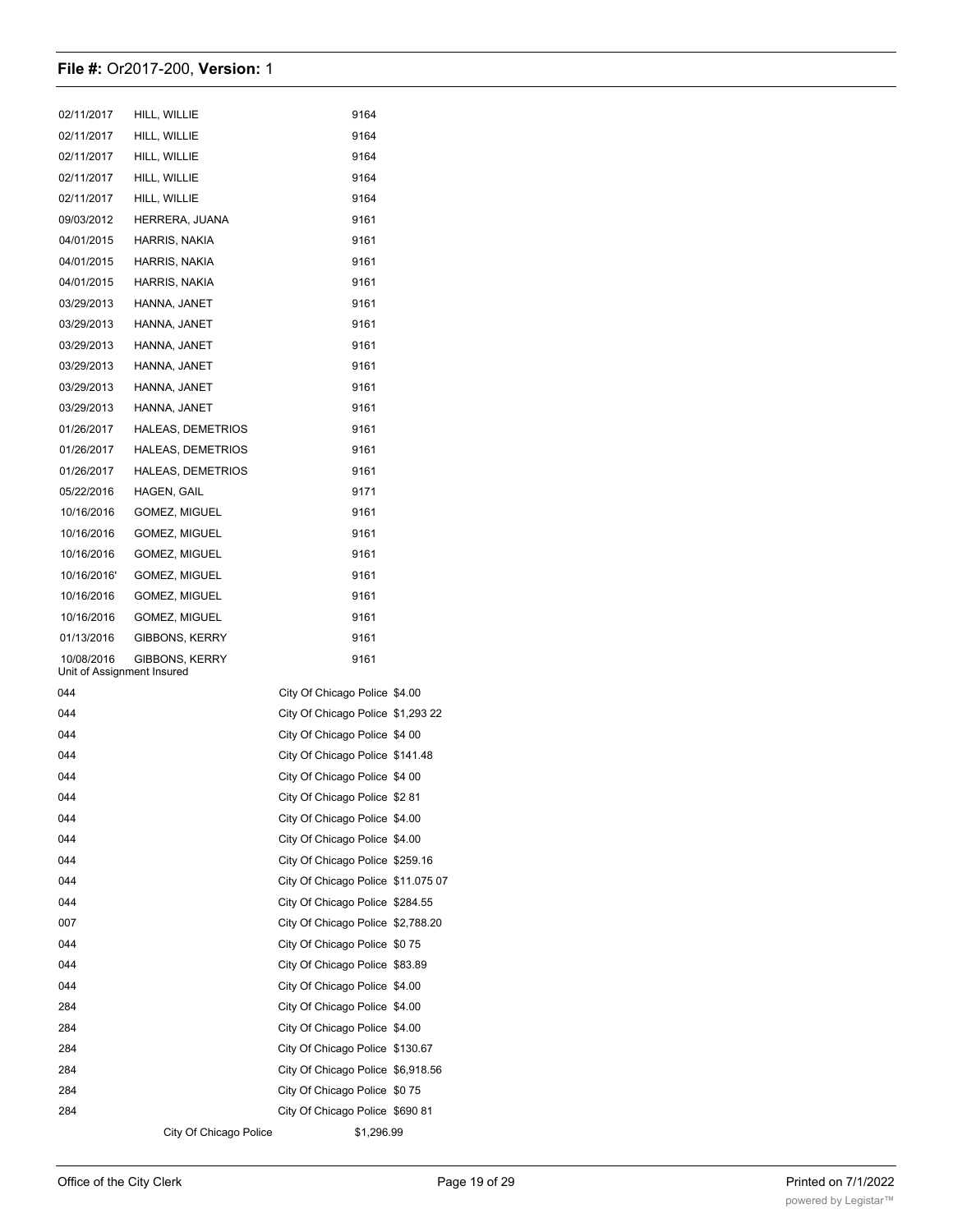|     | City Of Chicago Police |                                    | \$73.49    |  |
|-----|------------------------|------------------------------------|------------|--|
|     | City Of Chicago Police |                                    | \$4.00     |  |
|     | City Of Chicago Police |                                    | \$3.603.60 |  |
| 012 |                        | City Of Chicago Police \$1,016.41  |            |  |
| 012 |                        | City Of Chicago Police \$196 05    |            |  |
| 012 |                        | City Of Chicago Police S9 10       |            |  |
| 012 |                        | City Of Chicago Police \$4.00      |            |  |
| 012 |                        | City Of Chicago Police \$4.00      |            |  |
| 012 |                        | City Of Chicago Police \$109       |            |  |
| 044 |                        | City Of Chicago Police \$10,172 19 |            |  |

City Of Chicago Police S1,296 99

#### City Of Chicago - Confidential

12/16/2015 03/23/2016 03/23/2016 01/28/2014 01/28/2014 01/14/2017 01/14/2017 02/16/2015 03/03/2016 07/14/1988 02/01/1994 02/01/1994 02/01/1994 02/01/1994 02/01/1994 02/01/1994 02/01/1994 02/01/1994 02/01/1994 02/01/1994 02/01/1994 02/01/1994 02/01/1994 07/21/2007 07/21/2007 07/21/2007 07/21/2007 07/21/2007 07/21/2007 12/14/2015 12/14/2015 07/12/2016 07/12/2016 Incident Date Claimant

GAWUCKI, LISA GARDNER, KENNETH GARDNER, KENNETH GALIARDO. LESLIE GALIARDO, LESLIE GAINER. RYAN GAINER, RYAN FOLINO, ANTHONY FAGAN, SUSAN Domagala, Bernard Deyoung, Debra L Deyoung, Debra L Deyoung, Debra L Deyoung, Debra L Deyoung, Debra L Deyoung, Debra L Deyoung, Debra L Deyoung, Debra L Deyoung, Debra L Deyoung, Debra L Deyoung, Debra L Deyoung, Debra L Deyoung, Debra L Deraedt, Craig A Deraedt, Craig A Deraedt, Craig A Deraedt, Craig A Deraedt, Craig A Deraedt, Craig A DUFFY, KEVIN DUFFY, KEVIN DOWD, JOHN DOWD, JOHN Rank

| 9161    |  |  |
|---------|--|--|
| 9152    |  |  |
| 9152    |  |  |
| 9161    |  |  |
| 9161    |  |  |
| 9161    |  |  |
| 9161    |  |  |
| 9161    |  |  |
| 9171    |  |  |
| $\sf P$ |  |  |
| $\sf P$ |  |  |
| $\sf P$ |  |  |
| $\sf P$ |  |  |
| P       |  |  |
| $\sf P$ |  |  |
| P       |  |  |
| $\sf P$ |  |  |
| $\sf P$ |  |  |
| $\sf P$ |  |  |
| $\sf P$ |  |  |
| $\sf P$ |  |  |
| $\sf P$ |  |  |
| $\sf P$ |  |  |
| P       |  |  |
| $\sf P$ |  |  |
| P       |  |  |
| P       |  |  |

P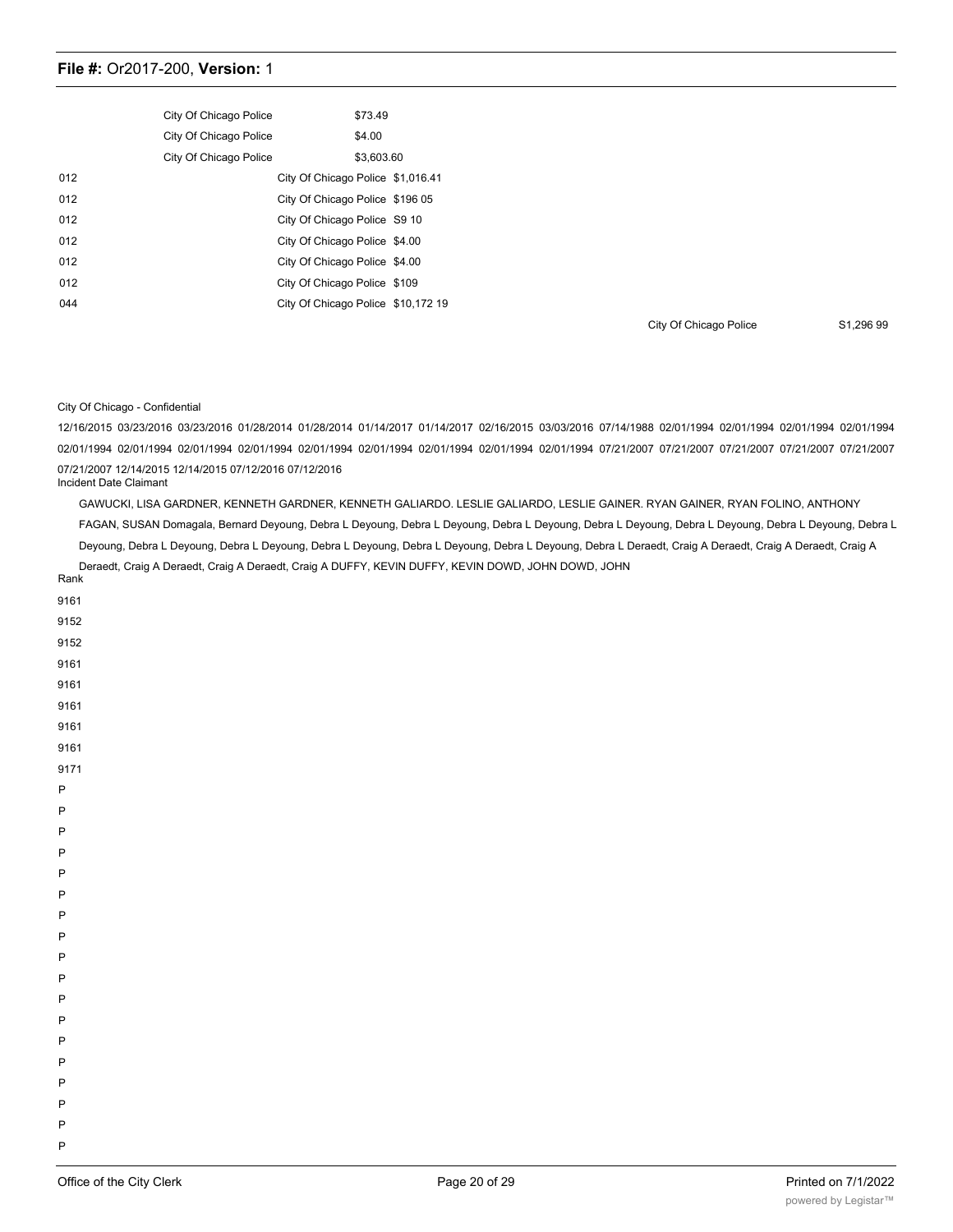# P

P 9161 9161 9173 9173

Unit of Assignment Insured 017

016 016

09999 00023 00023 00023 00023 00023 00023 00023 00023 00023 00023 00023 00023 00023 00016 00016 00016 00016 00016 00016

715 715

City Of Chicago Po City Of Chicago Po City Of Chicago Po City Of Chicago Po City Of Chicago Po City Of Chicago City Of Chicago City Of Chicago City Of Chicago Pol City Of Chicago Pol City Of Chicago Pol City Of Chicago Pol City Of Chicago Pol City Of Chicago Pol City Of Chicago Pol City Of Chicago Po City Of Chicago Pol City Of Chicago Pol City Of Chicago Pol City Of Chicago Pol City Of Chicago Pol City Of Chicago Pol City Of Chicago Pol City Of Chicago Pol City Of Chicago Pol City Of Chicago Pol City Of Chicago Pol City Of Chicago Pol City Of Chicago Pol City Of Chicago Po City Of Chicago Pol City Of Chicago Pol City Of Chicago Pol

| Total to be Paid |  |  |  |
|------------------|--|--|--|
|------------------|--|--|--|

|     |                |  | \$1,124.95  |  |  |
|-----|----------------|--|-------------|--|--|
|     | \$526 68       |  |             |  |  |
|     | \$4 00         |  |             |  |  |
|     | \$345 36       |  |             |  |  |
|     | \$4 00         |  |             |  |  |
| \$4 | 0 <sub>0</sub> |  |             |  |  |
|     | \$184 08       |  |             |  |  |
|     |                |  | \$1,077.10  |  |  |
|     |                |  | \$1,221.01  |  |  |
|     |                |  | \$67,999.82 |  |  |
|     | \$4.00         |  |             |  |  |
|     | \$0.52         |  |             |  |  |
|     | \$316 15       |  |             |  |  |
|     | \$4.00         |  |             |  |  |
|     | \$269.45       |  |             |  |  |
|     | SO 61          |  |             |  |  |
|     | S269.45        |  |             |  |  |
|     | \$0.52         |  |             |  |  |
|     | \$318.27       |  |             |  |  |
|     | \$309.47       |  |             |  |  |
|     | \$269.45       |  |             |  |  |
|     | \$269.45       |  |             |  |  |
|     | \$4 00         |  |             |  |  |
|     | \$837 90       |  |             |  |  |
|     | \$4 00         |  |             |  |  |
|     | \$47.48        |  |             |  |  |
|     |                |  | \$1,091 58  |  |  |
|     |                |  | \$3,095.00  |  |  |
|     |                |  | \$1,102.03  |  |  |
|     |                |  | \$5,225.62  |  |  |
|     |                |  | \$1,309 08  |  |  |
|     |                |  |             |  |  |

\$10,500.73 \$0.52

City Of Chicago - Confidential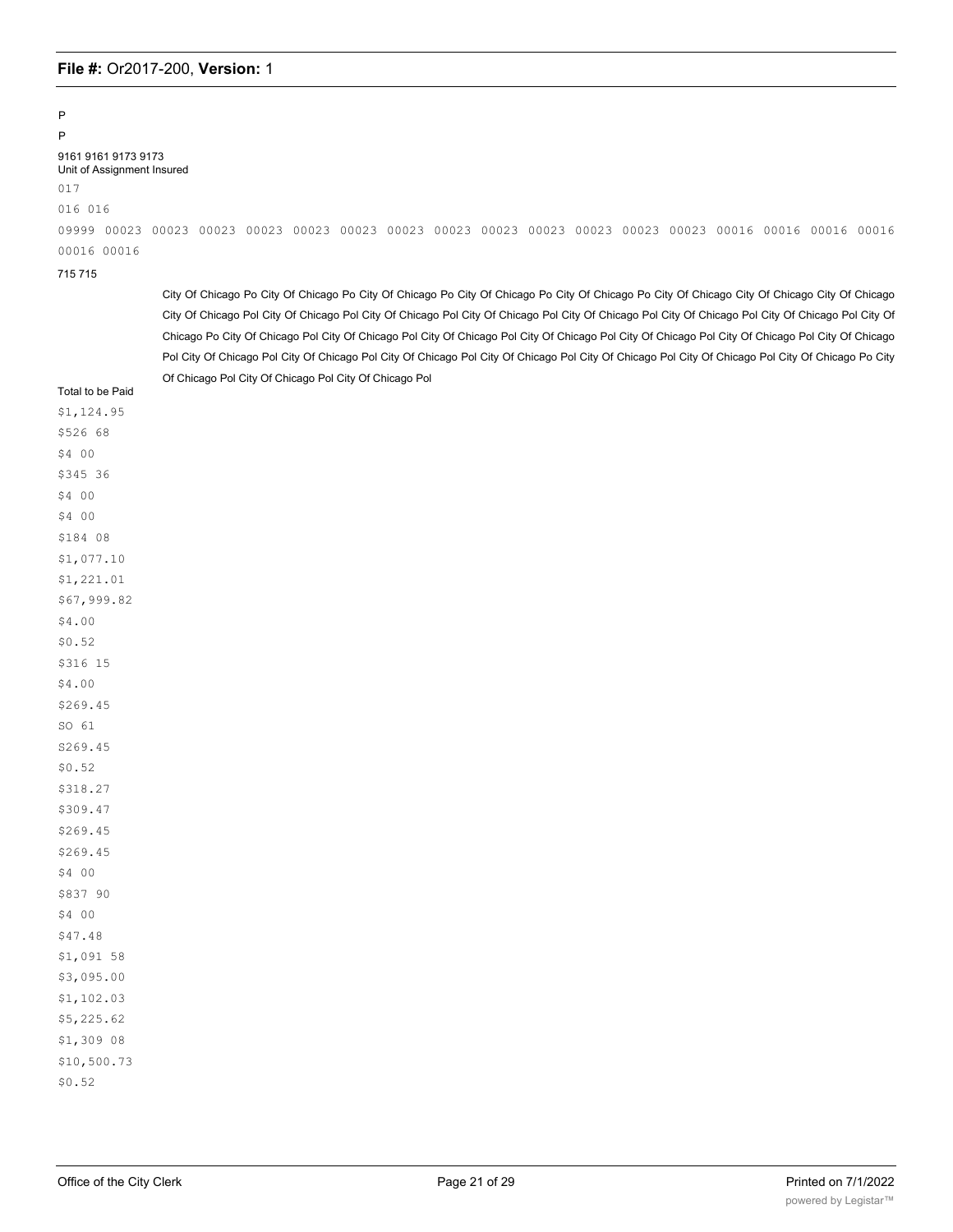| Rank<br>Incident Date Claimant           | City Of Chicago - Confidential |                                 |  |
|------------------------------------------|--------------------------------|---------------------------------|--|
| 07/12/2016                               | DOWD, JOHN                     | 9173                            |  |
| 07/12/2016                               | DOWD, JOHN                     | 9173                            |  |
| 07/12/2016                               | DOWD, JOHN                     | 9173                            |  |
| 07/12/2016                               | DOWD, JOHN                     | 9173                            |  |
| 07/12/2016                               | DOWD, JOHN                     | 9173                            |  |
| 07/12/2016                               | DOWD, JOHN                     | 9173                            |  |
| 07/12/2016                               | DOWD, JOHN                     | 9173                            |  |
| 07/12/2016                               | DOWD, JOHN                     | 9173                            |  |
| 07/12/2016                               | DOWD, JOHN                     | 9173                            |  |
| 07/12/2016                               | DOWD, JOHN                     | 9173                            |  |
| 07/12/2016                               | DOWD, JOHN                     | 9173                            |  |
| 07/12/2016                               | DOWD, JOHN                     | 9173                            |  |
| 07/12/2016                               | DOWD, JOHN                     | 9173                            |  |
| 07/12/2016                               | DOWD, JOHN                     | 9173                            |  |
| 07/12/2016                               | DOWD, JOHN                     | 9173                            |  |
| 07/12/2016                               | DOWD, JOHN                     | 9173                            |  |
| 07/12/2016                               | DOWD, JOHN                     | 9173                            |  |
| 07/12/2016                               | DOWD, JOHN                     | 9173                            |  |
| 07/12/2016                               | DOWD, JOHN                     | 9173                            |  |
| 07/12/2016                               | DOWD, JOHN                     | 9173                            |  |
| 07/12/2016                               | DOWD, JOHN                     | 9173                            |  |
| 07/12/2016                               | DOWD, JOHN                     | 9173                            |  |
| 07/12/2016                               | DOWD, JOHN                     | 9173                            |  |
| 07/12/2016                               | DOWD, JOHN                     | 9173                            |  |
| 07/12/2016                               | DOWD, JOHN                     | 9173                            |  |
| 07/12/2016                               | DOWD, JOHN                     | 9173                            |  |
| 08/14/2015                               | DJURDJEVIC, NEBOJSA            | 9161                            |  |
| 08/14/2015                               | DJURDJEVIC, NEBOJSA            | 9161                            |  |
| 08/14/2015                               | DJURDJEVIC, NEBOJSA            | 9161                            |  |
| 08/14/2015                               | DJURDJEVIC, NEBOJSA            | 9161                            |  |
| 08/14/2015                               | DJURDJEVIC, NEBOJSA            | 9161                            |  |
| 08/14/2015                               | DJURDJEVIC, NEBOJSA            | 9161                            |  |
| 08/17/2016<br>Unit of Assignment Insured | DJONUCH, JOSEPH                | 9161                            |  |
| 715                                      |                                | City Of Chicago Police \$4.00   |  |
| 715                                      |                                | City Of Chicago Police \$269 89 |  |
| 715                                      |                                | City Of Chicago Police \$0 52   |  |
| 715                                      |                                | City Of Chicago Police \$4 00   |  |
| 715                                      |                                | City Of Chicago Police \$269 89 |  |
| 715                                      |                                | City Of Chicago Police \$0 52   |  |
| 715                                      |                                | City Of Chicago Police \$4 00   |  |
| 715                                      |                                | City Of Chicago Police \$269 89 |  |
| 715                                      |                                | City Of Chicago Police \$0 45   |  |
| 715                                      |                                | City Of Chicago Police \$4.00   |  |
| 715                                      |                                | City Of Chicago Police \$23155  |  |
| 715                                      |                                | City Of Chicago Police \$0.52   |  |
| 715                                      |                                | City Of Chicago Police S4 00    |  |
| 715                                      |                                | City Of Chicago Police S269 89  |  |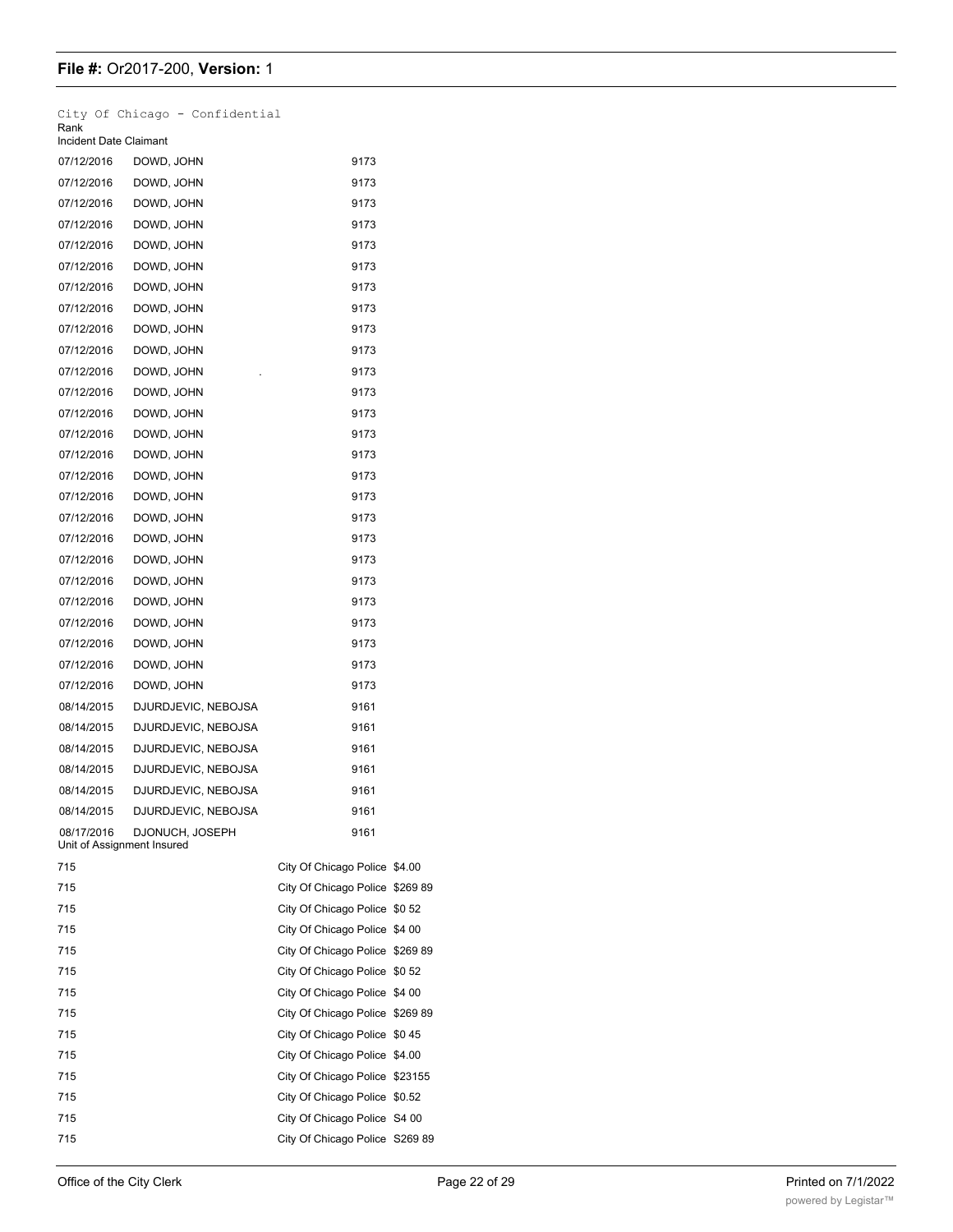| 715 |                        | City Of Chicago Police SO 52    |  |
|-----|------------------------|---------------------------------|--|
| 715 |                        | City Of Chicago Police S4.00    |  |
| 715 |                        | City Of Chicago Police \$269.89 |  |
| 715 |                        | City Of Chicago Police \$0.52   |  |
| 715 |                        | City Of Chicago Police \$4 00   |  |
| 715 |                        | City Of Chicago Police \$269 89 |  |
| 715 |                        | City Of Chicago Police \$0 52   |  |
| 715 |                        | City Of Chicago Police \$4 00   |  |
| 715 |                        | City Of Chicago Police \$269.89 |  |
| 715 |                        | City Of Chicago Police \$0 52   |  |
| 715 |                        | City Of Chicago Police \$4 00   |  |
| 715 |                        | City Of Chicago Police \$269.89 |  |
| 044 |                        | City Of Chicago Police \$216 14 |  |
| 044 |                        | City Of Chicago Police \$0.44   |  |
| 044 |                        | City Of Chicago Police \$4.00   |  |
| 044 |                        | City Of Chicago Police \$222 49 |  |
| 044 |                        | City Of Chicago Police \$0.42   |  |
| 044 |                        | City Of Chicago Police \$4 00   |  |
|     | City Of Chicago Police | \$4 00                          |  |

City Of Chicago - Confidential Incident Date Claimant

| 08/08/2016 | DIAZ. MARK               |
|------------|--------------------------|
| 08/08/2016 | DIAZ, MARK               |
| 08/08/2016 | DIAZ. MARK               |
| 08/08/2016 | DIAZ, MARK               |
| 08/08/2016 | DIAZ, MARK               |
| 08/08/2016 | DIAZ, MARK               |
| 08/08/2016 | DIAZ, MARK               |
| 10/30/2016 | DAVEY JR, THOMAS         |
| 09/05/1987 | Crowley, James           |
| 02/05/2001 | Cole-Williams, Cassandra |
| 06/15/1994 | Cabral-Hanley, Annette   |
| 01/25/2017 | CUSIMANO, DANIELLE       |
| 01/25/2017 | CUSIMANO, DANIELLE       |
| 01/25/2017 | CUSIMANO, DANIELLE       |
| 01/24/2016 | <b>CURRAN, ROBERT</b>    |
| 01/24/2016 | <b>CURRAN, ROBERT</b>    |
| 01/24/2016 | <b>CURRAN, ROBERT</b>    |
| 01/24/2016 | <b>CURRAN, ROBERT</b>    |
| 01/24/2016 | <b>CURRAN, ROBERT</b>    |
| 01/24/2016 | <b>CURRAN, ROBERT</b>    |
| 01/24/2016 | <b>CURRAN, ROBERT</b>    |
| 01/24/2016 | <b>CURRAN, ROBERT</b>    |
| 01/24/2016 | <b>CURRAN, ROBERT</b>    |
| 01/24/2016 | <b>CURRAN, ROBERT</b>    |
| 01/24/2016 | <b>CURRAN, ROBERT</b>    |
| 01/24/2016 | <b>CURRAN, ROBERT</b>    |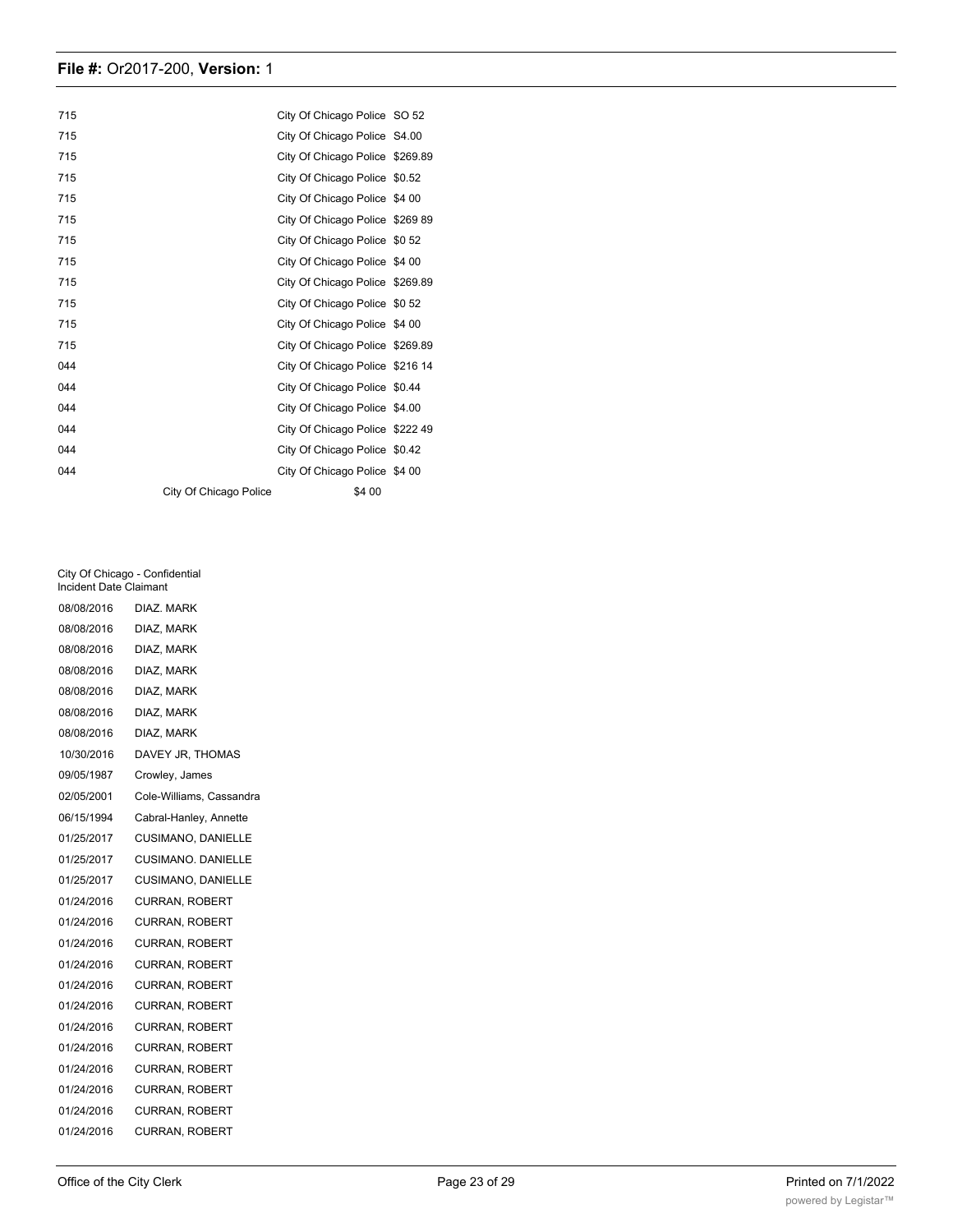| 01/24/2016                         | CURRAN, ROBERT                                                                                                                                                                                                                                                                                                                       |
|------------------------------------|--------------------------------------------------------------------------------------------------------------------------------------------------------------------------------------------------------------------------------------------------------------------------------------------------------------------------------------|
| 01/24/2016                         | <b>CURRAN, ROBERT</b>                                                                                                                                                                                                                                                                                                                |
| 01/24/2016                         | CURRAN, ROBERT                                                                                                                                                                                                                                                                                                                       |
| 01/24/2016                         | CURRAN, ROBERT                                                                                                                                                                                                                                                                                                                       |
| 01/24/2016                         | CURRAN, ROBERT                                                                                                                                                                                                                                                                                                                       |
| 01/24/2016                         | CURRAN, ROBERT                                                                                                                                                                                                                                                                                                                       |
| 01/24/2016<br>Rank                 | CURRAN, ROBERT                                                                                                                                                                                                                                                                                                                       |
| 9161                               |                                                                                                                                                                                                                                                                                                                                      |
| 9161                               |                                                                                                                                                                                                                                                                                                                                      |
| 9161                               |                                                                                                                                                                                                                                                                                                                                      |
| 9161                               |                                                                                                                                                                                                                                                                                                                                      |
| 9161                               |                                                                                                                                                                                                                                                                                                                                      |
| 9161                               |                                                                                                                                                                                                                                                                                                                                      |
| 9161                               |                                                                                                                                                                                                                                                                                                                                      |
| 9171                               |                                                                                                                                                                                                                                                                                                                                      |
| Ρ                                  |                                                                                                                                                                                                                                                                                                                                      |
| Ρ                                  |                                                                                                                                                                                                                                                                                                                                      |
| Ρ                                  |                                                                                                                                                                                                                                                                                                                                      |
| 9161                               |                                                                                                                                                                                                                                                                                                                                      |
| 9161<br>Unit of Assignment Insured |                                                                                                                                                                                                                                                                                                                                      |
| 715                                |                                                                                                                                                                                                                                                                                                                                      |
| 00002                              |                                                                                                                                                                                                                                                                                                                                      |
| 00005                              |                                                                                                                                                                                                                                                                                                                                      |
| 00012                              |                                                                                                                                                                                                                                                                                                                                      |
| 044                                |                                                                                                                                                                                                                                                                                                                                      |
| 044                                |                                                                                                                                                                                                                                                                                                                                      |
|                                    |                                                                                                                                                                                                                                                                                                                                      |
| 044                                |                                                                                                                                                                                                                                                                                                                                      |
|                                    | ity Of Chicago Pol ity Of Chicago Pol ity Of Chicago Pol ity Of Chicago Pol ity Of Chicago Pol ity Of Chicago ity Of Chicago ity Of Chicago Pol ity Of<br>Chicago Pol ity Of Chicago Pol ity Of Chicago Pol ity Of Chicago Pol ity Of Chicago Pol ity Of Chicago Pol ity Of Chicago Pol ity Of Chicago Pol ity Of Chicago Pol ity Of |
|                                    | Chicago Pol ity Of Chicago Pol ity Of Chicago Pol ity Of Chicago Po ity Of Chicago Pol ity Of Chicago Pol Of Chicago Pol Of Chicago Pol Of Chicago Pol Of Chicago                                                                                                                                                                    |
| Total to be Paid                   | Pol ity Of Chicago Po <sup>1</sup> ity Of Chicago Po ity Of Chicago Po ity Of Chicago Pol ity Of Chicago Po ity Of Chicago Po ity Of Chicago Po ity Of Chicago Po ity Of Chicago Po                                                                                                                                                  |
|                                    | \$244.56 \$16,910.06 \$0 33 \$4 00 S169 26 S0.47 S4.00 \$4.00                                                                                                                                                                                                                                                                        |
| \$18,600.00                        |                                                                                                                                                                                                                                                                                                                                      |
| \$1,829 58                         |                                                                                                                                                                                                                                                                                                                                      |
| \$1,372.13                         |                                                                                                                                                                                                                                                                                                                                      |
| \$4.00                             |                                                                                                                                                                                                                                                                                                                                      |
| \$89.59                            |                                                                                                                                                                                                                                                                                                                                      |
| \$615 00                           |                                                                                                                                                                                                                                                                                                                                      |
|                                    |                                                                                                                                                                                                                                                                                                                                      |
| \$0.42                             |                                                                                                                                                                                                                                                                                                                                      |
| \$4.00                             |                                                                                                                                                                                                                                                                                                                                      |
| \$21367                            |                                                                                                                                                                                                                                                                                                                                      |
| \$0.50                             |                                                                                                                                                                                                                                                                                                                                      |
| S4.00                              |                                                                                                                                                                                                                                                                                                                                      |
| \$253 39                           |                                                                                                                                                                                                                                                                                                                                      |
| \$0.51                             |                                                                                                                                                                                                                                                                                                                                      |
| \$4.00                             |                                                                                                                                                                                                                                                                                                                                      |
| \$259.87                           |                                                                                                                                                                                                                                                                                                                                      |
| \$47.48                            |                                                                                                                                                                                                                                                                                                                                      |

 $\overline{4}$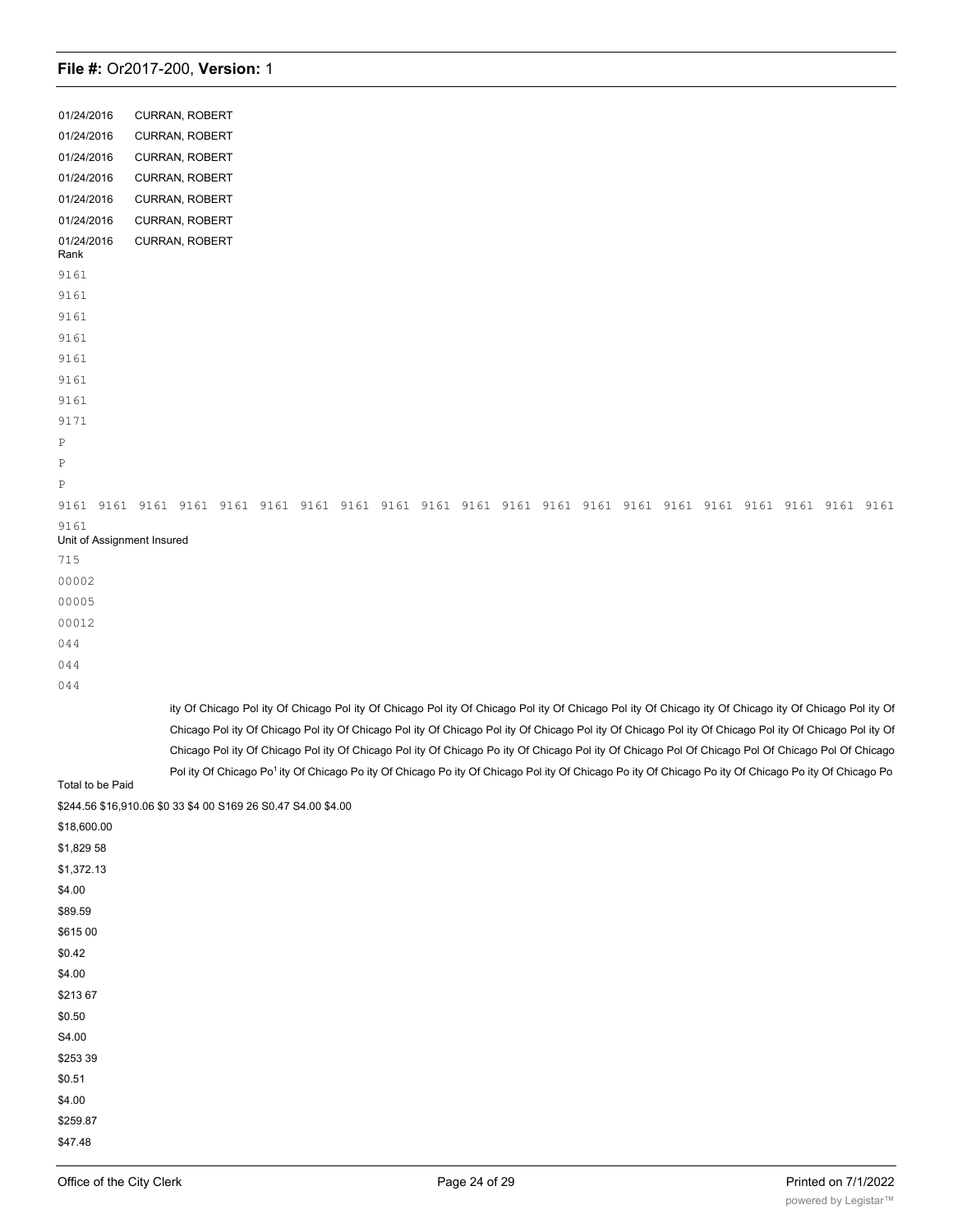| \$4.00   |
|----------|
| \$837.90 |
| \$47.48  |
| \$4 00   |
| \$837.90 |
| \$47.48  |
| \$4 00   |
| \$837.90 |
| \$837.90 |

| Rank                                     | City Of Chicago - Confidential |        |
|------------------------------------------|--------------------------------|--------|
| Incident Date Claimant                   |                                |        |
| 01/24/2016                               | <b>CURRAN, ROBERT</b>          | 9161   |
| 01/24/2016                               | <b>CURRAN, ROBERT</b>          | 9161   |
| 01/24/2016                               | <b>CURRAN. ROBERT</b>          | 9161   |
| 01/24/2016                               | <b>CURRAN, ROBERT</b>          | 9161   |
| 01/24/2016                               | <b>CURRAN, ROBERT</b>          | 9161   |
| 01/24/2016                               | <b>CURRAN, ROBERT</b>          | 9161   |
| 01/24/2016                               | <b>CURRAN, ROBERT</b>          | 9161   |
| 01/24/2016                               | <b>CURRAN, ROBERT</b>          | 9161   |
| 01/24/2016                               | <b>CURRAN, ROBERT</b>          | 9161   |
| 01/24/2016                               | <b>CURRAN, ROBERT</b>          | 9161   |
| 01/24/2016                               | <b>CURRAN, ROBERT</b>          | 9161   |
| 03/10/2016                               | CRANFIELD, BERTRAM             | 9161   |
| 03/10/2016                               | CRANFIELD, BERTRAM             | 9161   |
| 01/22/2016                               | CORTEZ, ERNEST                 | 9161   |
| 02/12/2017                               | <b>COMBS, ROBERT</b>           | 9161   |
| 02/12/2017                               | <b>COMBS, ROBERT</b>           | 9161   |
| 01/21/2016                               | COLLINS. TERRENCE              | 9171   |
| 01/21/2016                               | COLLINS, TERRENCE              | 9171   |
| 01/21/2016                               | <b>COLLINS. TERRENCE</b>       | 9171   |
| 01/21/2016                               | <b>COLLINS, TERRENCE</b>       | 9171   |
| 01/21/2016                               | <b>COLLINS, TERRENCE</b>       | 9171   |
| 01/21/2016                               | <b>COLLINS, TERRENCE</b>       | 9171   |
| 05/27/2009                               | COLE II. DENSEY                | 9161   |
| 05/27/2009                               | COLE II, DENSEY                | 9161   |
| 02/13/2017                               | COFFEY, MATTHEW                | 9161   |
| 11/04/2016                               | CHOY, WILLIAM                  | 9161   |
| 07/08/2016                               | CAZARES, ARMANDO               | 9161   |
| 02/16/2017                               | CAVANAUGH, RONALD              | 9161   |
| 09/04/2016                               | CANTORE III, DOMINIC           | 9161   |
| 07/30/2012                               | CALDWELL. GALEN                | 9016   |
| 04/06/2000                               | Barney, Walter                 | P      |
| 04/06/2000                               | Barney, Walter                 | P      |
| 12/17/2016<br>Unit of Assignment Insured | <b>BURK, ELIZABETH</b>         | 9161   |
|                                          | City Of Chicago Police         | S4.00  |
|                                          | City Of Chicago Police         | S47.48 |
|                                          | City Of Chicago Police         | S4.00  |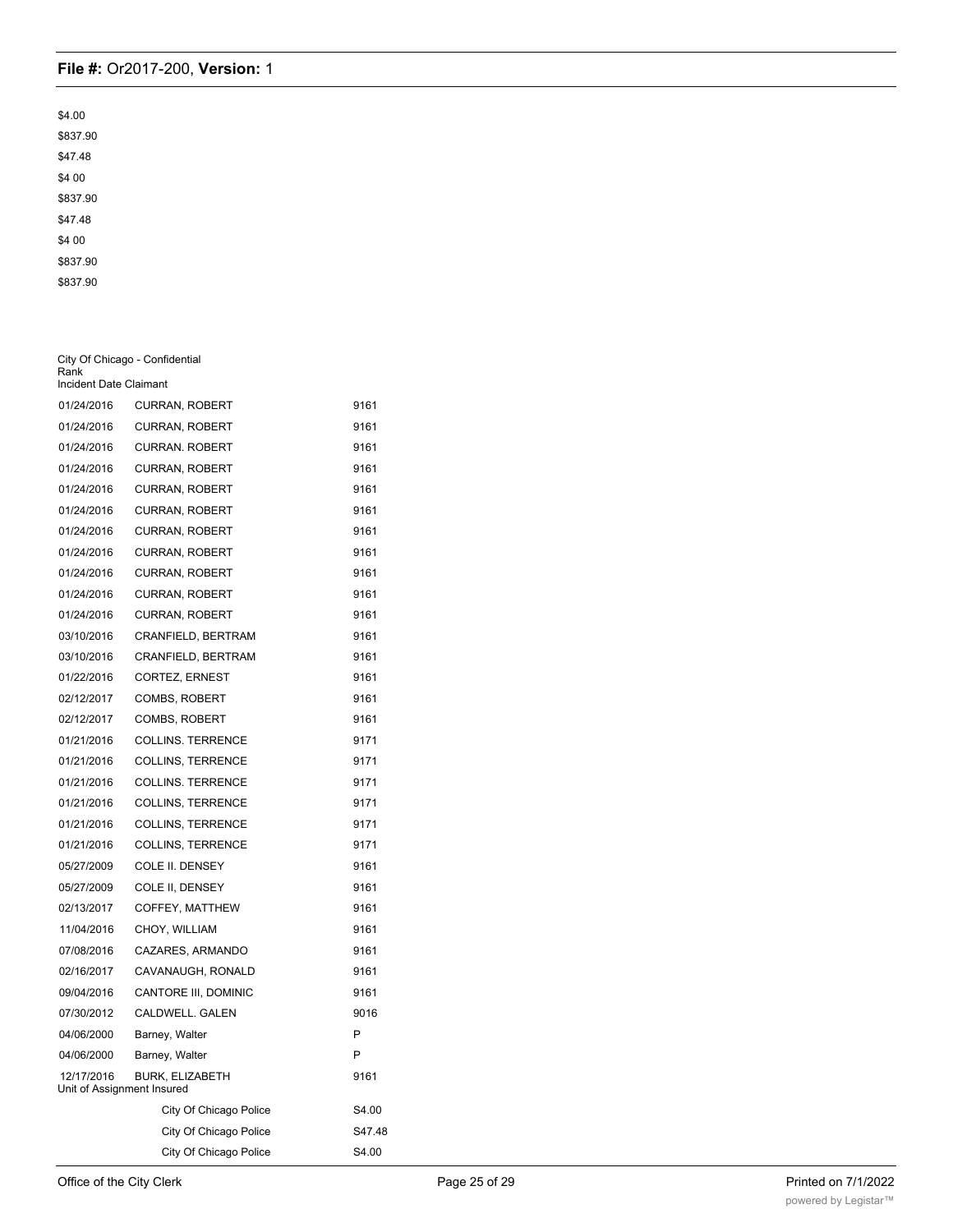|       | City Of Chicago Police | \$47.48    |
|-------|------------------------|------------|
|       | City Of Chicago Police | \$4748     |
|       | City Of Chicago Police | \$837.90   |
|       | City Of Chicago Police | \$4.00     |
|       | City Of Chicago Police | \$837.90   |
|       | City Of Chicago Police | \$4 00     |
|       | City Of Chicago Police | \$4748     |
|       | City Of Chicago Police | \$837.90   |
|       | City Of Chicago Police | \$0 10     |
|       | City Of Chicago Police | \$46.15    |
|       | City Of Chicago Police | \$1,463.82 |
|       | City Of Chicago Police | \$2029     |
|       | City Of Chicago Police | \$4.00     |
|       | City Of Chicago Police | \$205.58   |
|       | City Of Chicago Police | \$4.00     |
|       | City Of Chicago Police | \$0.22     |
|       | City Of Chicago Police | \$47840    |
|       | City Of Chicago Police | \$4.00     |
|       | City Of Chicago Police | \$0.96     |
| 001   | City Of Chicago Police | S2,105.60  |
| 001   | City Of Chicago Police | \$1,085 00 |
|       | City Of Chicago Police | S1,18399   |
|       | City Of Chicago Police | \$1,689.76 |
|       | City Of Chicago Police | \$2,479 64 |
| 153   | City Of Chicago Police | \$1,023.39 |
|       | City Of Chicago Police | \$1,210~30 |
|       | City Of Chicago Police | \$1,411.20 |
| 00004 | City Of Chicago Police | \$1,310.43 |
| 00004 | City Of Chicago Police | \$1,170.77 |

City Of Chicago Police \$5,315.83

City Of Chicago - Confidential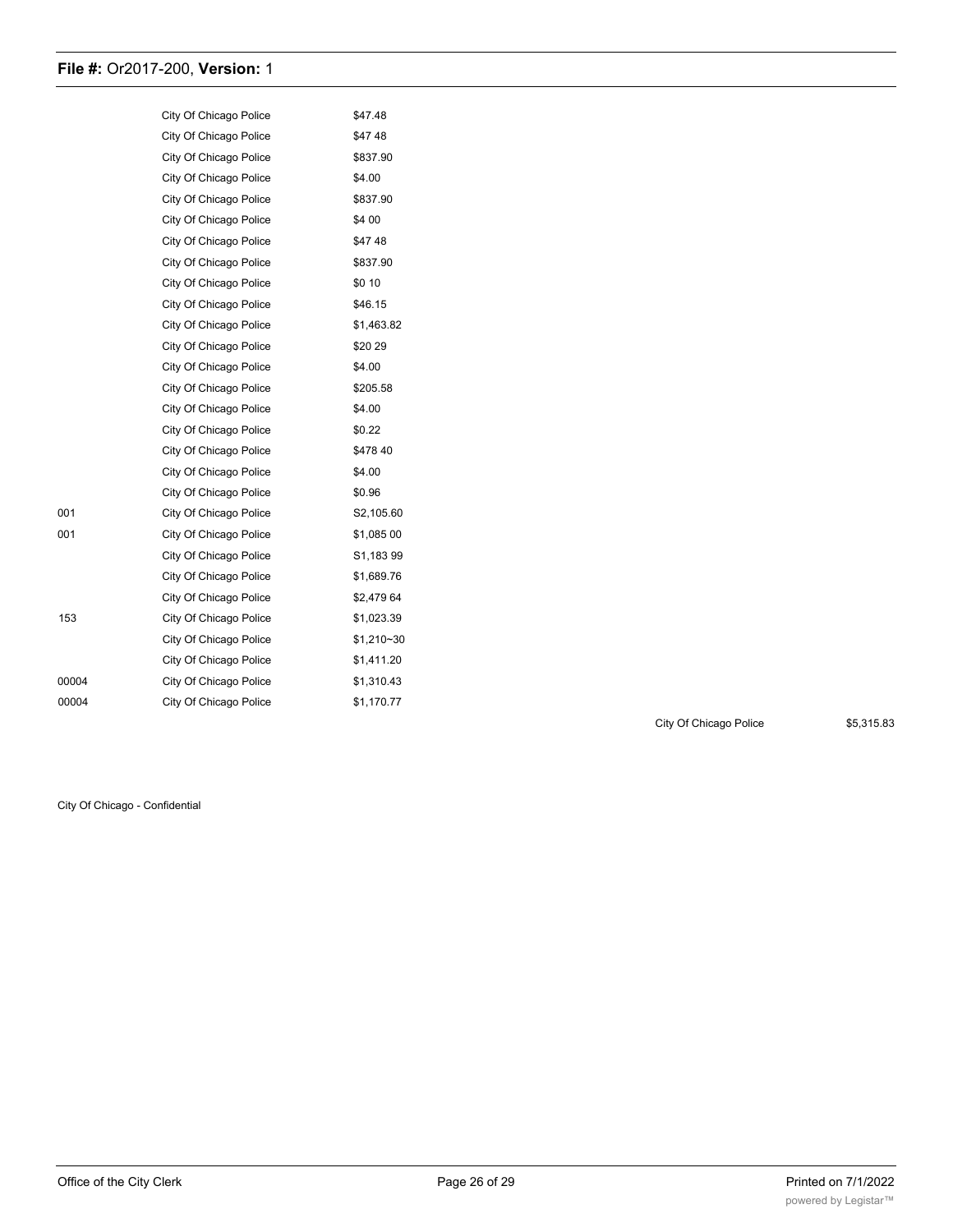| Total-Total.<br>Incident Date Claimant |                                |
|----------------------------------------|--------------------------------|
| 12/17/2016                             | <b>BURK. ELIZABETH</b>         |
| 12/17/2016                             | BURK, ELIZABETH                |
| 12/17/2016                             | <b>BURK, ELIZABETH</b>         |
| 03/13/2017                             | <b>BINGAMAN, KYLE</b>          |
| 03/13/2017                             | <b>BINGAMAN, KYLE</b>          |
| 03/13/2017                             | <b>BINGAMAN, KYLE</b>          |
| 03/13/2017                             | <b>BINGAMAN. KYLE</b>          |
| 03/13/2017                             | <b>BINGAMAN. KYLE</b>          |
| 03/13/2017                             | <b>BINGAMAN, KYLE</b>          |
| 03/13/2017                             | <b>BINGAMAN, KYLE</b>          |
| 03/13/2010                             | <b>BERKA, BRIAN</b>            |
| 03/13/2010                             | <b>BERKA, BRIAN</b>            |
| 03/13/2010                             | <b>BERKA, BRIAN</b>            |
| 01/08/2017                             | <b>BEATOVIC. MARK</b>          |
| 01/08/2017                             | <b>BEATOVIC, MARK</b>          |
| 01/08/2017                             | <b>BEATOVIC, MARK</b>          |
| 11/23/2016                             | APORONGAO, ALAIN               |
| 12/03/2016                             | ANDAVERDE III, FEDERICO        |
| 10/09/2016                             | ALDAHONDO, GIL                 |
| 10/09/2016                             | ALDAHONDO, GIL                 |
| 08/19/2016                             | ABBATE, TERRY                  |
|                                        | Number Amount 467 S434.404.76  |
| Rank                                   | Number Amount 608 \$519,024.96 |
| Unit of Assignment Insured             |                                |
|                                        | 044 044 044 017 017 017        |

189 012

> City Of Chicago Police City Of Chicago Police City Of Chicago Police City Of Chicago Police City Of Chicago Police City Of Chicago Police City Of Chicago Police City Of Chicago Police City Of Chicago Police City Of Chicago Police City Of Chicago Police City Of Chicago Police City Of Chicago Police City Of Chicago Police City Of Chicago Police City Of Chicago Police City Of Chicago Police City Of Chicago Police City Of Chicago Police City Of Chicago Police City Of Chicago Police

Total to be Paid

\$16.95 \$897 37 \$4 00 \$1.37 \$4 00 \$310.90 \$4.00 \$37 41 \$4 00 \$40.41 \$4 00 \$11.33 \$1,266 17 \$294.79 \$0 58 \$4.00 \$1,080.99 \$1,296.99 \$12,980.00 \$10,217.76 \$1,396 50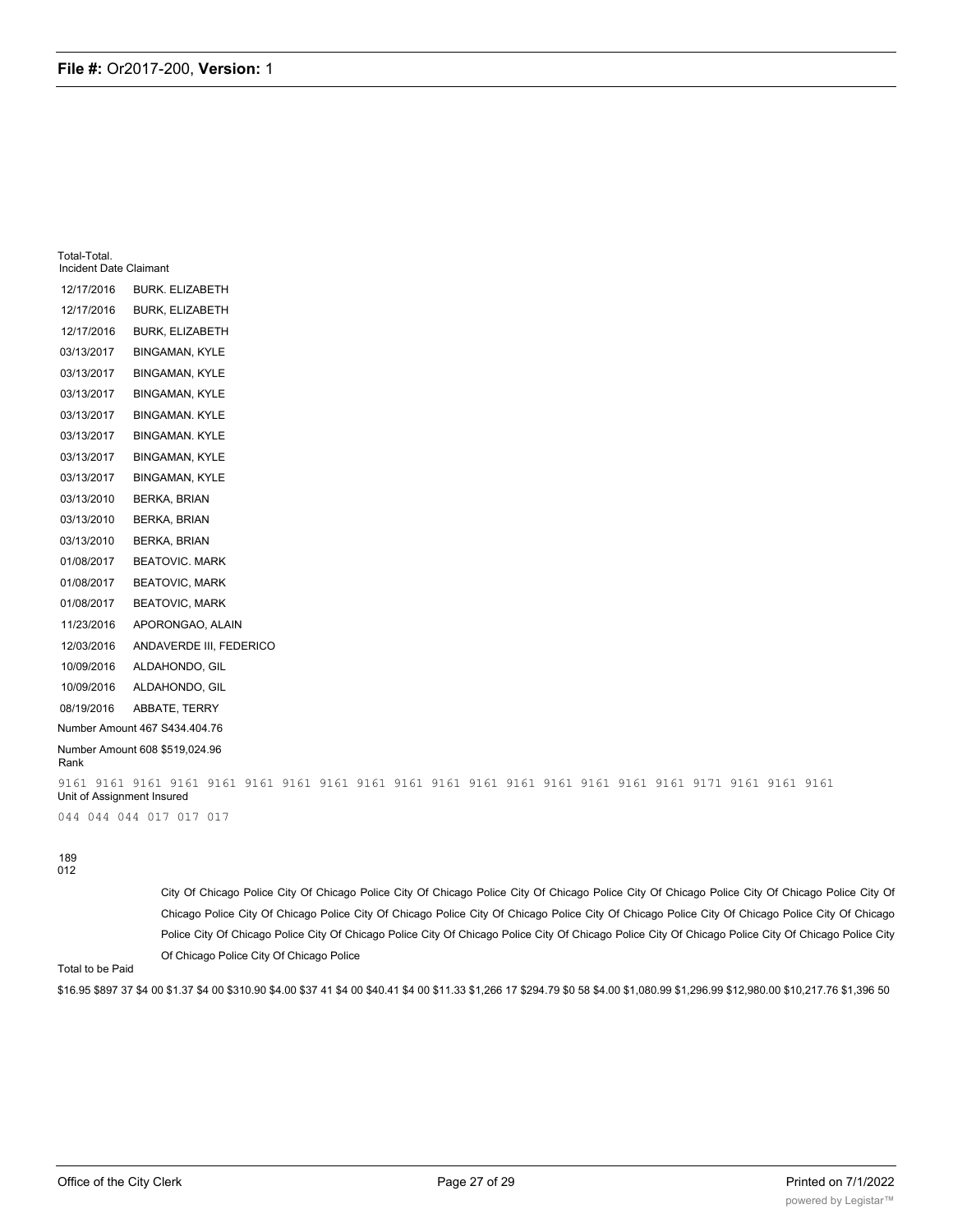City Of Chicago - Confidential

Chicago. APRIL 19th. 2017

To the President of the City Council:

Your Committee on Finance. Which has given consideration, for Hospitals, Medical and Nursing Services rendered injured members of the Police and or/ the Fire Department.

Having had the same under advisement, begs leave to report and recommend that your Honorable Body pass the proposed Orders transmitted herewith:

This Recommendation was concurred in by ( a vica coca vote of the) members of the Committee (with . dissenting vote(s)).

Respectfully submitted